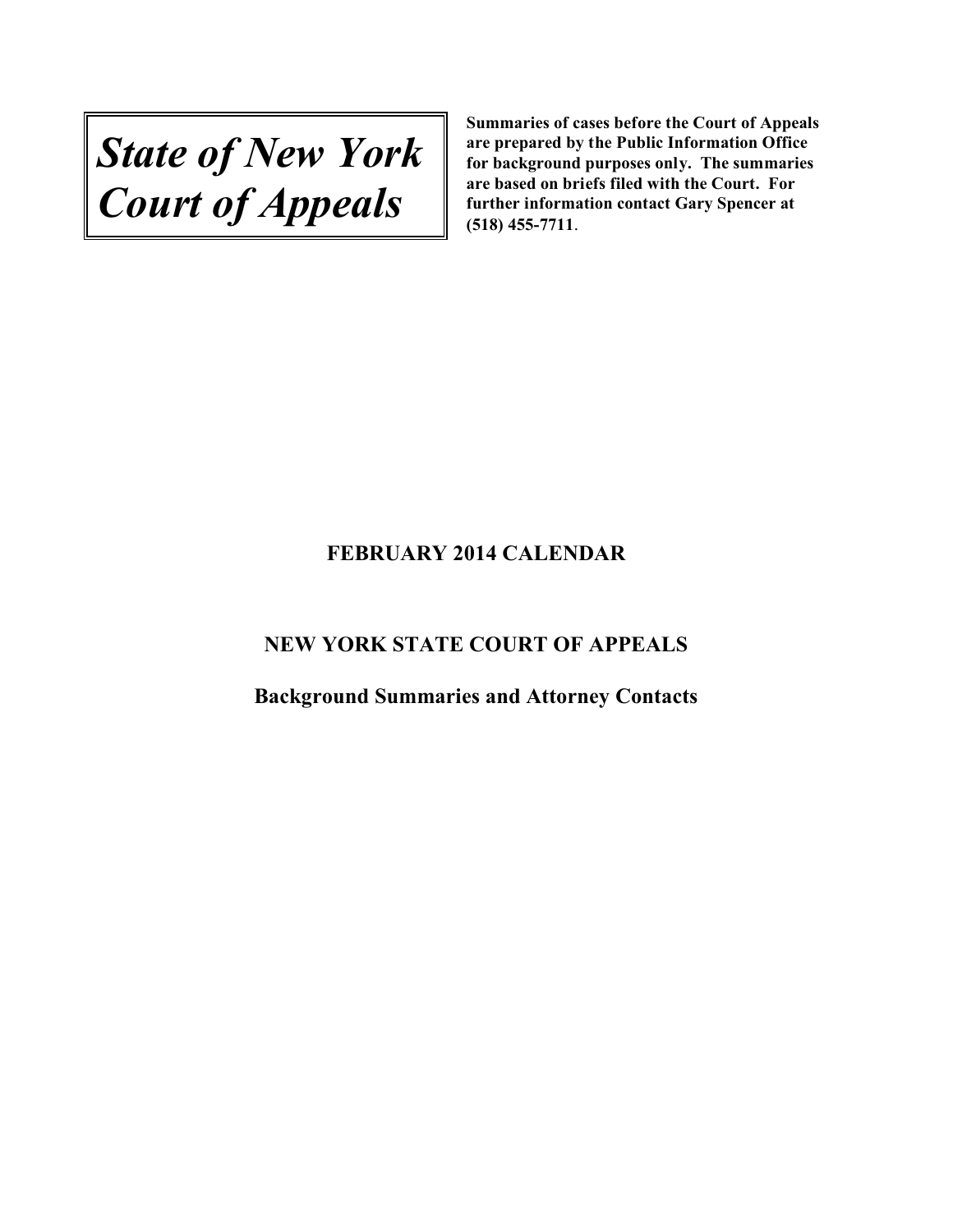*State of New York Court of Appeals*

To be argued Tuesday, February 11, 2014 (arguments begin at 2:30 p.m.)

# **No. 31 Matter of Kaslow v City of New York**

David Kaslow was employed by New York City's Department of Environmental Protection (DEP) for three and a half years before he joined the City's Department of Correction (DOC) in 1991. He was placed in a newly created 20-year retirement plan for correction officers, the Tier 3 CO-20 Plan of the New York City Employees' Retirement System (NYCERS), which was established in December 1990 and is governed by Retirement and Social Security Law § 504-a. When Kaslow retired in 2009, he was given credit for three years of prior military service in the Navy, but not for his civilian employment at DEP.

City corrections officers in Tier 1 and Tier 2, as well as Tier 3 members who became correction officers prior to December 19, 1990, and later joined the Tier 3 CO-20 Plan, receive service credit toward their retirement benefits for prior city employment in civilian jobs. However, for Tier 3 CO-20 Plan members who became court officers after December 19, 1990, NYCERS has interpreted RSSL 504-a as limiting "credited service" to service as a correction officer, not civilian work. Kaslow brought this article 78 proceeding to challenge NYCERS's determination to exclude his prior employment at DEP from his pension benefit calculation.

Supreme Court granted Kaslow's petition and directed NYCERS to "recalculate [his] pension to include his DEP service." The Appellate Division, Second Department affirmed, saying NYCERS's "interpretation of the term 'credited service,' pursuant to [RSSL] 504-a, was irrational, unreasonable, and inconsistent with the other applicable statutes governing the retirement benefits of officers employed with the DOC...."

The City and NYCERS argue that NYCERS's interpretation of "credited service" as meaning only "allowable correction service" is consistent with the language of the statute and its legislative history. They say the lower court rulings improperly give the term "credited service," which is limited to correction service for retirement eligibility, member contributions and vesting, a broader meaning for benefit calculations by including civilian service.

For appellants City and NYCERS: Asst. Corporation Counsel Keith M. Snow (212) 356-4055 For respondent Kaslow: Mercedes Maldonado, Manhattan (917) 551-1300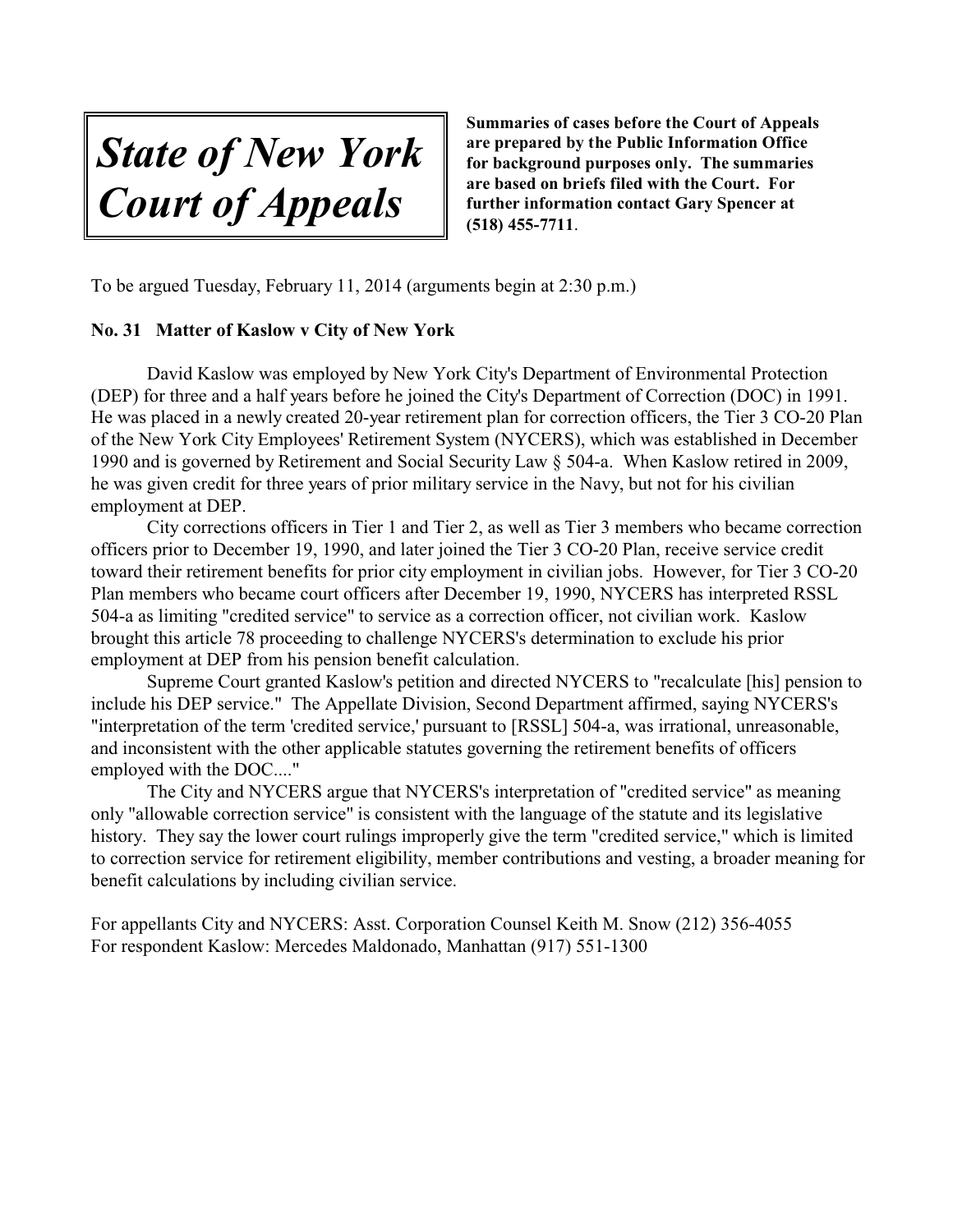*State of New York Court of Appeals*

To be argued Tuesday, February 11, 2014 (arguments begin at 2:30 p.m.)

# **No. 32 People v Merlin G. Sage**

Merlin Sage and Damion Clarke were charged with murder for the fatal beating of Hector Merced in a Rochester apartment in November 2007. A key prosecution witness, Andrew Mogavero, testified at Sage's trial that he had been out drinking for several hours with Sage and Clarke when they met Merced at a bar and that all four of them went to the apartment of Miguel Velez. Shortly after arriving, Mogavero said, Clarke began arguing with Merced and head-butted him. Mogavero said Merced then came at him and Mogavero punched him twice to protect himself. Mogavero testified that Sage, Clarke and Velez repeatedly punched and kicked Merced, Clarke jumped on his head and dropped a large speaker on his head, and Sage urinated on him. Mogavero, who was never charged, said he did not try to intervene because he feared the others would turn on him. Mogavero and Velez carried Merced outside and placed him on the porch of a neighboring house, where Mogavero said Sage struck Merced several times with a mop handle on the head and neck. Mogavero then went to Sage's house, where he placed his bloody clothing in a garbage bag and borrowed new clothes. Mogavero said he left after a few hours, around dawn, and learned later that day that Merced was dead. The next day Mogavero went to the police, who found Sage's fingerprints and Merced's blood on the mop handle. A pathologist testified that Merced's death was due to blunt force trauma and that some marks on the body could have been made by the mop handle. Sage denied participating in the beating, but admitted urinating on Merced and said he "poked" him with the mop handle to check on his condition.

Sage's attorney asked the trial court to issue an accomplice charge, instructing the jury to determine whether Mogavero was an accomplice and, if so, whether his testimony was corroborated. The court denied the request as unjustified, saying the pathologist testified that Mogavero's two punches "were contributory" and Mogavero testified his punches were "in the early stages of this prior to the jumping on the head" and beating with the speaker. Sage was acquitted of murder, but convicted of first-degree manslaughter and sentenced to 25 years.

The Appellate Division, Fourth Department affirmed, saying the trial court properly concluded that Mogavero "'may not reasonably be considered to have participated in the offenses charged or offenses based upon the same or some of the same facts or conduct that constitute the offenses charged[, and thus that] ... there was an insufficient basis upon which to submit [the witness's] accomplice status to the jury'...." It concluded, "We note in any event that there was overwhelming evidence corroborating the testimony of that witness...."

Sage argues he was entitled to the accomplice instruction because the "trial testimony put ... Mogavero's involvement in ... Merced's beating death squarely at issue. The proof showed that Mogavero had himself assaulted Mr. Merced in the early stages of the beating, engaged in collaborative behavior with the alleged principal actors before, during, and following the attack, and demonstrated a consciousness of guilt" by carrying Merced away from the apartment, fleeing the scene, and disposing of his bloody clothing. Sage says, "The evidence of corroboration was not overwhelming and ... there is a significant probability that a properly charged jury would have reached a different verdict by finding no corroboration."

For appellant Sage: Drew R. DuBrin, Rochester (585) 753-4947 For respondent: Monroe County Assistant District Attorney Matthew Dunham (585) 753-4627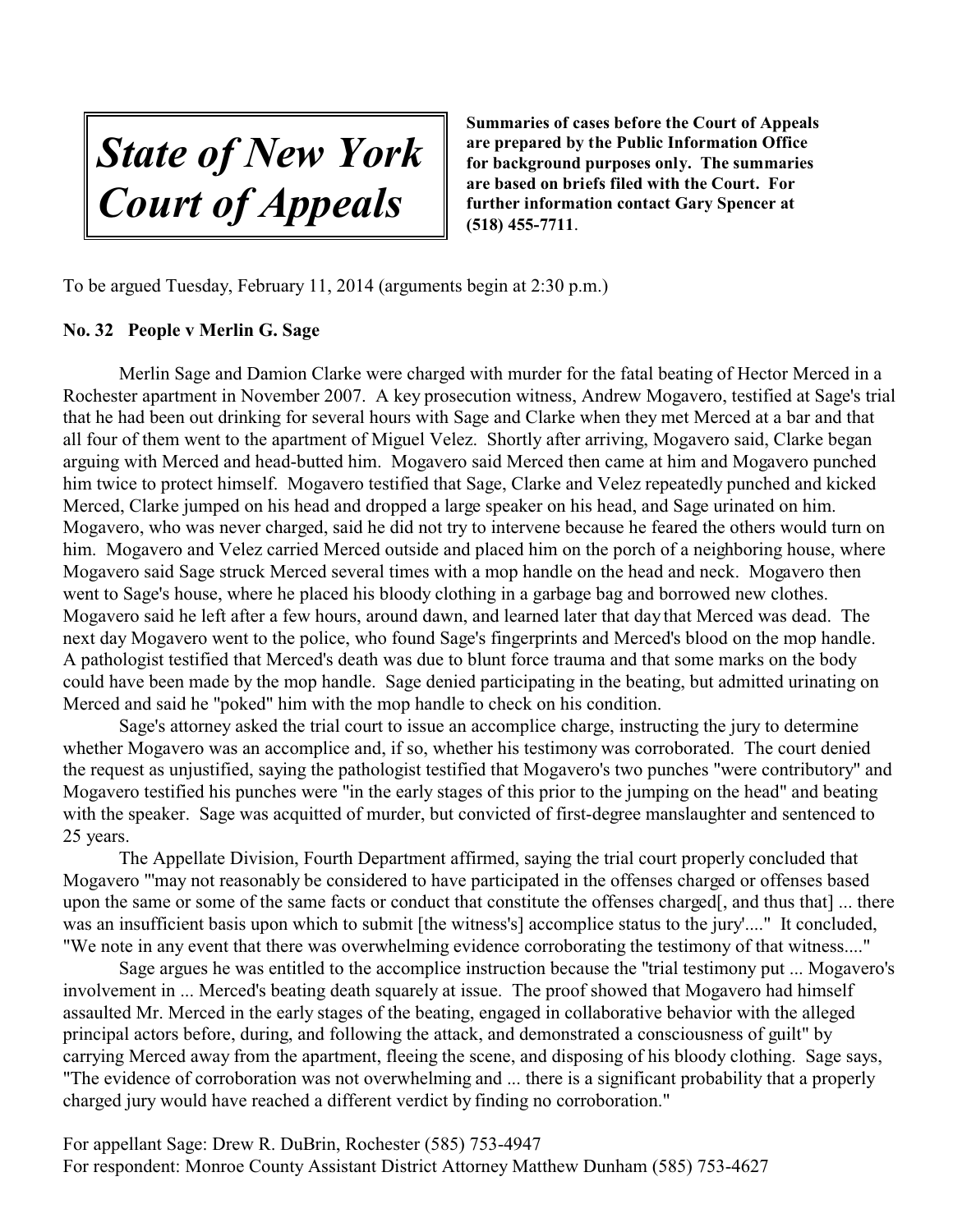*State of New York Court of Appeals*

To be argued Tuesday, February 11, 2014 (arguments begin at 2:30 p.m.)

#### **No. 33 People v Vincent Zeh**

Vincent Zeh is serving 20 years to life in prison for the murder of his estranged wife, Kimberly Zeh, who was stabbed to death in 1997 in Ulster County. The Appellate Division, Third Department affirmed his seconddegree murder conviction in 2001, but said Zeh raised sufficient issues concerning the adequacy of the defense afforded by his trial counsel -- including counsel's failure to challenge statements Zeh made to police or clothing stained with the victim's blood that was seized from his home -- to warrant CPL 440 review. "Given the critical nature of defendant's oral statements to police and the seized physical evidence, the failure to make any pretrial motions is troubling," the court said, but to decide the issue on direct appeal "would require us to resort to 'supposition and conjecture'.... [P]rudence dictates that the issue of ineffective assistance of counsel be raised in a posttrial application ... where 'a thorough evaluation of each claim based on a complete record' can be made...."

Eight years later, Zeh filed a CPL 440.10 motion to vacate his conviction on the ground that he received ineffective assistance of counsel. In opposition, the prosecution submitted an affirmation from Zeh's trial counsel, in which he said that he and Zeh had agreed the best trial strategy "would be to show that despite the nature of the tactics that investigators used, including questioning the defendant for approximately 26 hours, the defendant had not confessed and that the defendant was with his children at the time of the murder." Counsel said he filed no suppression motions because he believed Zeh would have had to testify at the pretrial hearing, which might have undermined his ability to testify in his own defense at trial.

Ulster County Court denied the motion without a hearing, saying, "This court's comprehensive review of the record before it establishes that trial counsel made cogent argument, actively promoted a reasonable defense theory, conducted effective examination of witnesses, and that '[n]one of counsel's strategies or alleged errors were sufficient to constitute a deprivation of meaningful representation, either alone or when considered in aggregate.'"

The Appellate Division affirmed. Rejecting Zeh's claim that County Court improperly denied his motion without first conducting a hearing, it said, "Defendant's motion papers did not present any factual evidence to develop the record with regard to any of the alleged deficiencies of trial counsel beyond the trial record." It said trial counsel "presented strategic explanations for the alleged errors, which have not been controverted by defendant.... Inasmuch as defendant has not demonstrated that counsel's trial approach was the result of incompetence or imprudence rather than merely unsuccessful tactics, we find no error in County Court's denial of the motion without a hearing...."

Zeh argues that he was entitled to a hearing on his 440 motion and that his trial counsel's affirmation "establishes beyond any doubt that there was no legitimate trial strategy" for making no suppression motions. "No competent criminal trial lawyer in the State of New York would go forward on a case of this nature without testing the validity of statements made during a twenty-six hour interrogation and highly prejudicial physical evidence obtained through the use of six search warrants issued by a local magistrate," he says.

For appellant Zeh: Norman P. Effman, Warsaw (585) 786-8450 For respondent special prosecutor: Jacqueline L. Spratt, Albany (518) 432-1100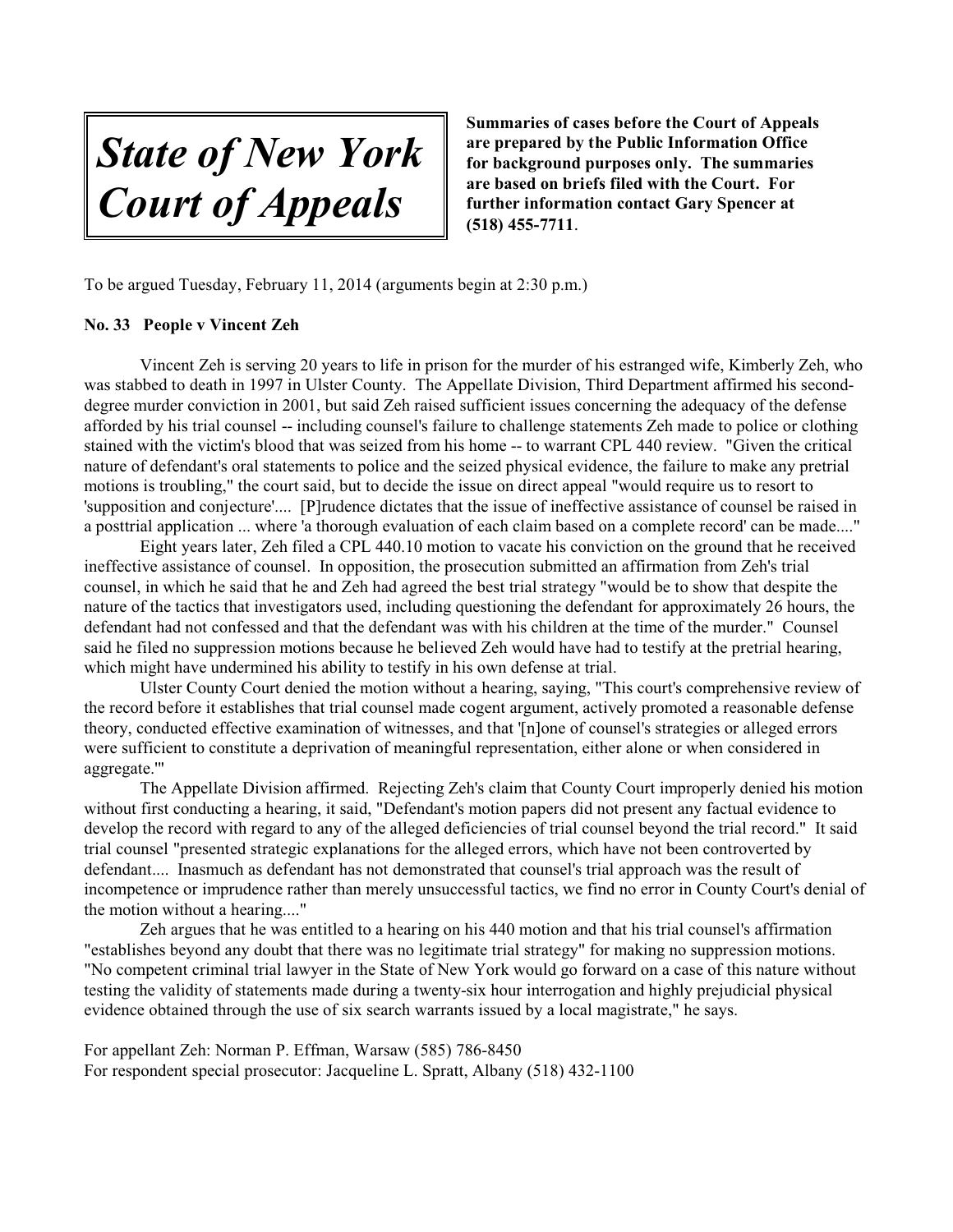*State of New York Court of Appeals*

To be argued Tuesday, February 11, 2014 (arguments begin at 2:30 p.m.)

#### **No. 34 Jacobsen v New York City Health and Hospitals Corporation**

William Jacobsen began working in the central office of the New York City Health and Hospitals Corporation (HHC) in 1979 and spent a day or two a week visiting construction sites at HHC facilities, where he was exposed to asbestos and other dust. In August 2005, he was reassigned to an office at Queens Hospital, which was undergoing major renovation including asbestos abatement, and he was required to monitor that work on a daily basis. He testified that he requested a respirator, but was provided only with a dust mask. In September 2005, he was diagnosed with pneumoconiosis, an occupational lung disease, and HHC granted him a three-month medical leave. His union asked that he be assigned work "that he is capable of doing in the office." Jacobsen's pulmonologist, Dr. Gwen Skloot, cleared him to work in the field in March 2006, but wrote that it was "imperative that he not be exposed to any type of environmental dust." He returned to work at Queens Hospital where, he testified, he complained to his supervisor about the dust and again requested a respirator. In May 2006, he sought reassignment to the central office as a reasonable accommodation for his disability. HHC refused, saying assignment to the central office was not feasible because the essential functions of his job required that he be able to visit construction sites. In June 2006, HHC placed him on a six-month unpaid leave and sought clarification of his condition. Dr. Skloot responded that Jacobsen was cleared to perform office work only. When the leave ended, HHC terminated him.

Jacobsen brought this action against HHC alleging, among other things, that he was wrongfully terminated because of his disability in violation of the New York State and City Human Rights Laws. Supreme Court granted HHC's motion for summary judgment to dismiss.

The Appellate Division, First Department affirmed in a 4-1 decision, finding that HHC engaged in the required "interactive process" to consider reasonable accommodations. "HHC sought clarification from Dr. Skloot regarding plaintiff's medical condition and his ability to perform his job.... It was only after plaintiff's doctor and plaintiff himself confirmed that he could no longer work at construction sites that HHC terminated him." Rejecting Jacobsen's claim that HHC failed to consider a respirator as a reasonable accommodation, it said he "focused below on HHC's denial of his request to work in an office, not on the adequacy of the equipment provided to him.... [A]ll of the letters that plaintiff relies on ... make a request for relocation to the central office.... None of the letters ask for a respirator...."

The dissenter said Jacobsen "testified that he could visit [construction] sites so long as he was provided with proper respiratory protection. Thus, a triable issue of fact exists as to whether plaintiff was capable of performing the essential functions of his job. A triable issue of fact also exists as to whether [HHC] made a reasonable accommodation for plaintiff's disability.... [T]he provision of a dust mask, of the type to be found in any hardware store, is not a 'reasonable accommodation' for a worker who is exposed to asbestos dust on a daily basis." She said a respirator "designed to filter and protect against airborne dust from known toxins and potential carcinogens would be the type of 'reasonable accommodation' envisioned by the statute."

For appellant Jacobsen: Kenneth F. McCallion, Manhattan (646) 366-0880 For respondent HHC: Assistant Corporation Counsel Elizabeth S. Natrella (212) 356-2609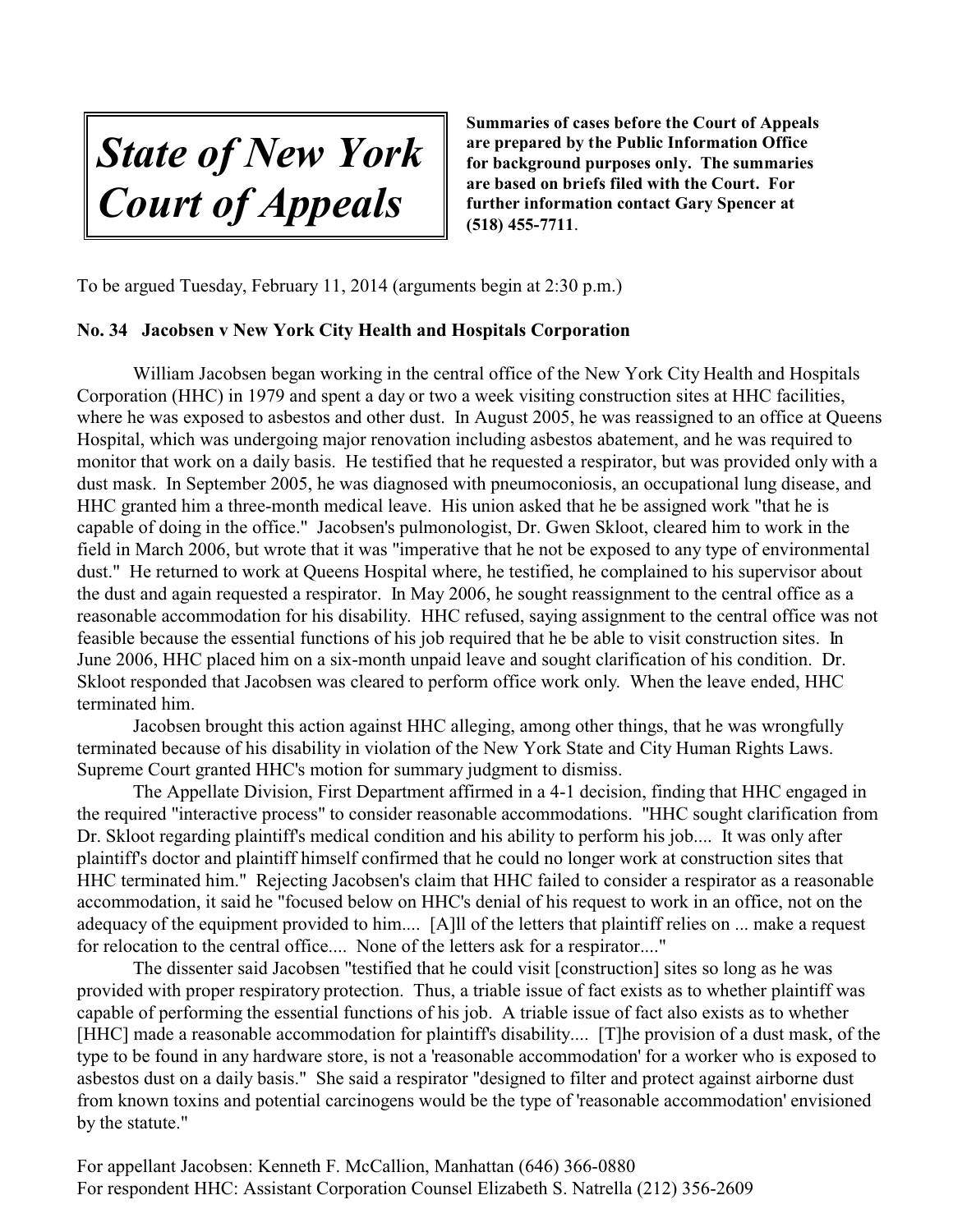*State of New York Court of Appeals*

To be argued Tuesday, February 11, 2014 (arguments begin at 2:30 p.m.)

#### **No. 35 People v Angel Cintron**

In 2001, Angel Cintron was convicted of first-degree robbery in the Bronx and sentenced to ten years in prison, but Supreme Court failed to impose a mandatory term of post-release supervision (PRS) as part of the sentence. The Appellate Division, First Department affirmed the judgment in 2004. In 2008, while Cintron was out of prison on conditional release, Supreme Court sought to correct the legal defect in his sentence by resentencing him to add a five-year term of PRS. Cintron's maximum sentence expired in 2009. In March 2010, Cintron filed a CPL 440.20(1) motion to vacate the PRS term on the ground that it violated double jeopardy because he was not in prison, but on conditional release, when it was imposed.

Supreme Court granted his motion to vacate the PRS term. Citing People v Williams (14 NY3d 198 [2010]), the court said, "[I]t was error to resentence defendant after his release from incarceration, when he had an expectation of finality in the court's original sentence."

The Appellate Division, First Department dismissed the prosecution's appeal as academic. Based on People v Lingle (16 NY3d 621 [2011]), it said Supreme Court erred in vacating the PRS term because Cintron was on conditional release, and therefore still serving his original sentence, when PRS was imposed. However, it concluded that the valid 2008 resentence could not be reinstated under Williams. "[A] term of PRS cannot now be added because the maximum expiration date of defendant's sentence has passed," the court said. "To add this term to his sentence would violate his legitimate expectation of finality in his sentence, which has been fully served."

The prosecution argues that reinstating the PRS term would not violate the double jeopardy clause because Cintron was still serving his original sentence when it was imposed and no resentencing is now required. If Supreme Court's order is reversed, it says, "defendant's sentence reverts back to the lawful one imposed on June 18, 2008, well before defendant's maximum expiration date" in 2009. It also argues that Cintron "cannot have an expectation of finality in an illegal sentence [without PRS] ... when the People have timely exercised their right to appeal."

For appellant: Bronx Assistant District Attorney Justin J. Braun (718) 838-7111 For respondent Cintron: Mark W. Zeno, Manhattan (212) 577-2523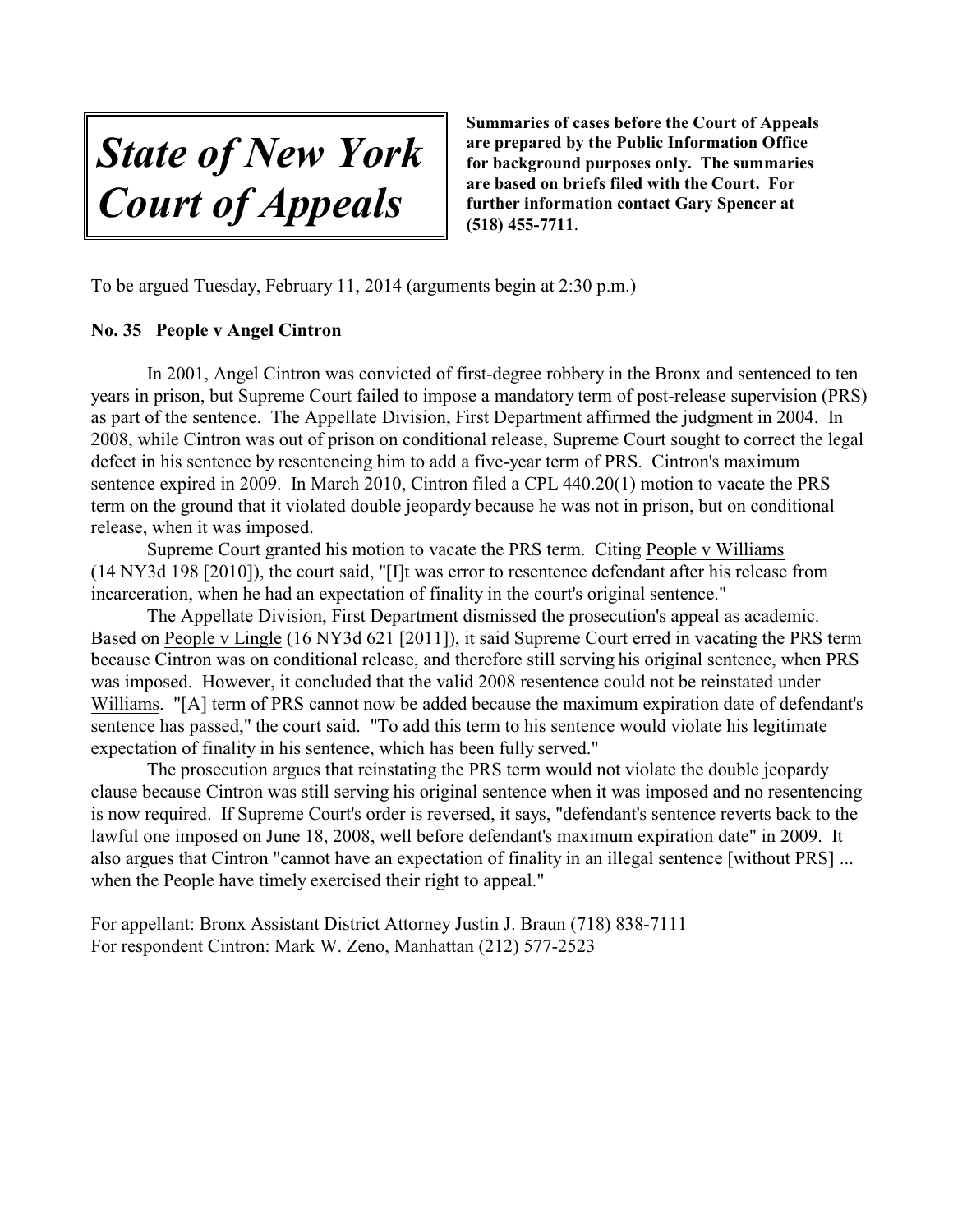*State of New York Court of Appeals*

To be argued Wednesday, February 12, 2014 (arguments begin at 1 p.m.)

#### **No. 36 Hoover v New Holland North America, Inc.**

This products liability case arose in October 2004, when Gary Hoover was using a tractormounted post hole digger in the backyard of his Niagara County home. His 16-year-old step-daughter, Jessica Bowers, was helping him by making sure the auger was vertical before Hoover set it in motion. Bowers's coat became snagged on the rotating driveline that connected the tractor's power take off with the gearbox of the digger. As she was pulled into the driveline, her right arm was severed above the elbow. The tractor and post hole digger were owned by Peter Smith, who had previously removed a plastic safety shield from the digger's gearbox after several years of use left it damaged beyond repair. The shield was meant to cover part of the driveline where it was attached to the gearbox with a bolt and nut, which protruded from the driveline.

Bowers brought this action against the seller of the post hole digger, CNH America LLC, and its distributor, Niagara Frontier Equipment Sales, Inc., among other defendants, alleging defective design. All defendants except CNH and Niagara Frontier settled during the trial for \$4.6 million. The jury awarded Bowers \$8.8 million in damages, apportioning 35 percent of the liability to CNH and 2 percent to Niagara Frontier.

The Appellate Division, Fourth Department affirmed, ruling Bowers submitted sufficient proof to establish that "a protruding bolt that attached the driveline to the gearbox was an entanglement hazard; the plastic gearbox shield used to guard against the protruding bolt could be damaged by normal use or foreseeable misuse of the digger; and there were design alternatives that would have reduced or eliminated the hazards in the subject product and would have resulted in only a nominal increase in cost. Thus, [Bowers] presented sufficient evidence that the digger was defectively designed, and ... that Smith's removal of the damaged gearbox shield did not constitute a substantial modification."

CNH and Niagara Frontier argue they cannot be held liable under a design defect theory because Smith's removal of the safety shield, and his failure to replace it when it was damaged after years of use, constituted a substantial modification of the digger. The product "had all necessary shields, including the gearbox shield, and was reasonably safe" when it was sold to Smith, they say. The Appellate Division's ruling "would require manufacturers to design safety components that will never wear out and will never need replacement" and would encourage "risky behavior by owners of products because it shifts to manufacturers the consequences of the owner's failure to perform maintenance and to keep equipment in safe condition."

For appellants CNH and Niagara Frontier: Paul F. Jones, Buffalo (716) 847-8400 For respondent Bowers: John A. Collins, Buffalo (716) 849-1333 For respondent Andrews: Joseph A. Matteliano, Buffalo (716) 852-2500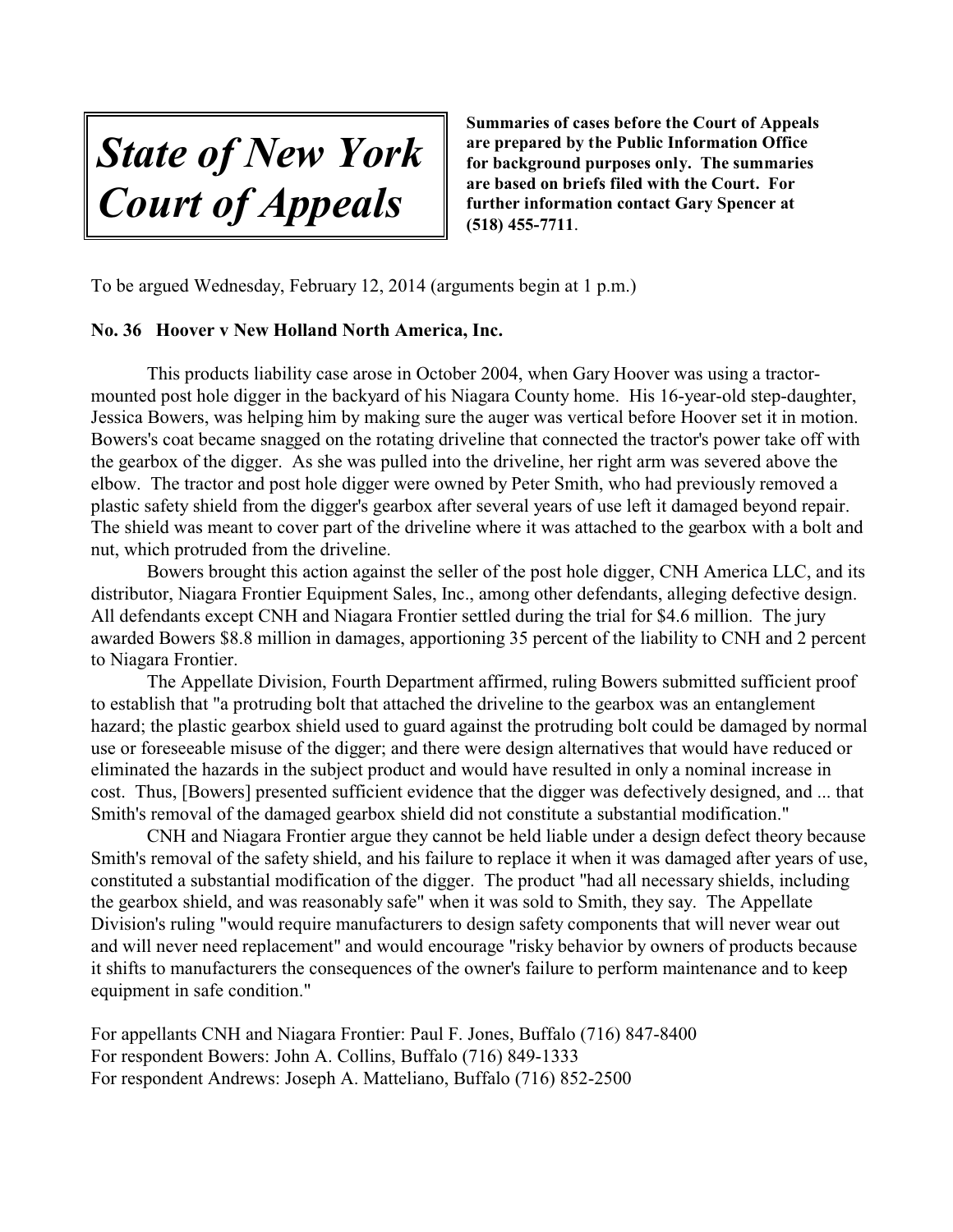*State of New York Court of Appeals*

To be argued Wednesday, February 12, 2014 (arguments begin at 1 p.m.)

# **No. 37 Matter of Gupta v Grievance Committee for the Second, Eleventh, and Thirteenth Judicial Districts**

Federal prosecutors charged Brooklyn immigration attorney Raghubir K. Gupta in 2007 with helping undocumented aliens submit fraudulent applications for an amnesty program. He was convicted of one felony count of immigration fraud after a jury trial in U.S. District Court for the Southern District of New York in 2008, and was sentenced to 51 months in prison and fined \$10,000. In 2010, the Appellate Division, Second Department struck Gupta's name from the roll of attorneys to reflect his automatic disbarment based on the federal felony conviction.

In 2012, the U.S. Court of Appeals for the Second Circuit vacated Gupta's criminal conviction and remanded the case for further proceedings, ruling the federal trial court violated his constitutional right to a public trial by excluding the public from jury selection without justification. Based on the Second Circuit's decision, Gupta moved at the Appellate Division to vacate its prior disbarment order and reinstate him to the practice of law.

The Appellate Division, Second Department vacated its disbarment order, but denied his motion for reinstatement. Instead, on its own motion, the court ordered that Gupta "is immediately suspended from the practice of law based on the acts of professional misconduct underlying the criminal allegations." The court authorized the Grievance Committee for the Second, Eleventh, and Thirteenth Judicial Districts to initiate a disciplinary proceeding against Gupta and directed it to serve him with a petition within 60 days.

Gupta argues the Appellate Division order suspending him from practice violated due process because he "had no notice of an application for suspension, no notice of the evidence upon which the application was based and no opportunity to respond." He says the suspension order should be reversed because the Grievance Committee had not opposed his reinstatement nor sought an interim suspension; he had no notice a suspension was being considered and no opportunity to argue why suspension was not appropriate; no facts justifying suspension were in the record before the Appellate Division and it did not explain the reasons for its decision; and there was "no evidence of misconduct which immediately threatens the public interest."

For appellant Gupta: Raghubir K. Gupta (pro se), Brooklyn (718) 222-1948 For respondent Grievance Committee: Mark F. DeWan (718) 923-6300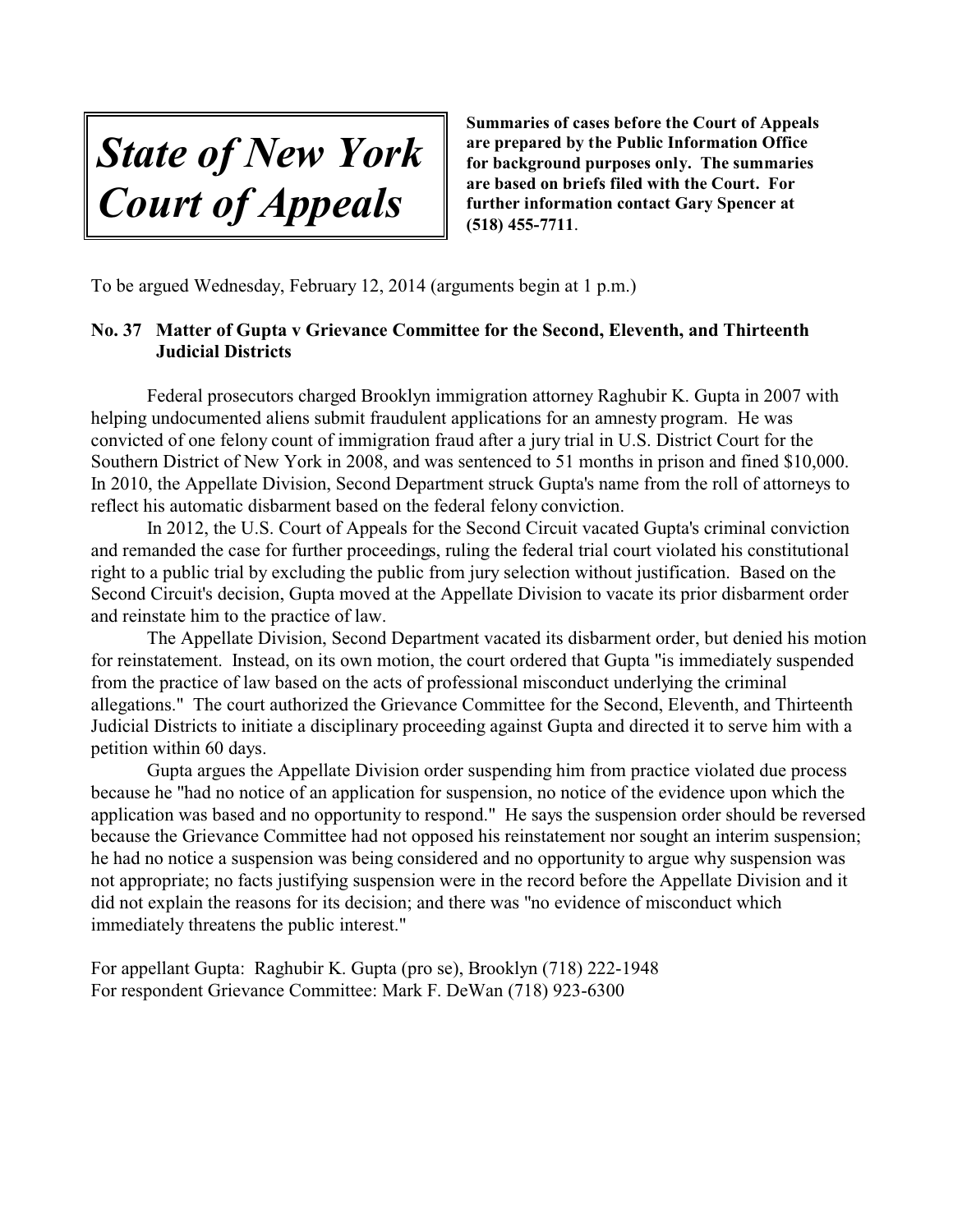*State of New York Court of Appeals*

To be argued Wednesday, February 12, 2014 (arguments begin at 1 p.m.)

# **No. 38 Matter of The Association for a Better Long Island, Inc. v New York State Department of Environmental Conservation**

In 2010, the State Department of Environmental Conservation (DEC) amended its regulations in 6 NYCRR Part 182 to extend its enforcement power under the State's Endangered Species Act to include "incidental" takings of protected species. The regulations require a permit for "any activity that is likely to result in the take or a taking of any species listed as endangered or threatened," including hunting, trapping, "and all lesser acts such as disturbing, harrying or worrying." They define an incidental taking as one "that is incidental to, and not the intended purpose of, an otherwise lawful activity." Among other things, the amendments would require landowners to obtain an "incidental take permit" before conducting any activity that would destroy or degrade the habitat of a protected species.

The Town of Riverhead and its Community Development Agency, along with other plaintiffs, brought these consolidated actions to challenge the amended regulations on procedural and substantive grounds. Riverhead owns 3,000 acres of property on the site of the closed Grumman manufacturing facility, now called Enterprise Park at Calverton, and it plans to subdivide and redevelop the site. It says the property provides habitat for several listed species, including the tiger salamander and short eared owl, and thus would be subject to regulation under the challenged amendments. The DEC moved to dismiss for lack of standing, arguing the plaintiffs had not suffered any actual injury because they had not applied for permits nor been subject to any DEC action under the regulations.

Supreme Court dismissed the suits, ruling the plaintiffs lacked standing and their claims were not ripe for review because none of them "has shown that they are currently engaged in an activity regulated under Part 182.... The fact that the petitioners may be required, in the future, to undergo the DEC Part 182 review process is insufficient to constitute an actual or concrete injury." It said they had not applied for a permit, sought a DEC determination of what activities would be subject to regulation, nor had they been cited or fined for a violation under Part 182.

The Appellate Division, Third Department affirmed. It ruled the procedural challenges were ripe, but still must be dismissed for lack of standing because "petitioners' allegations that they may be required to comply with the regulations is potential, speculative harm that is insufficient to confer standing."

Riverhead argues landowners "affected by illegally adopted regulatory amendments must have standing to assert their invalidity at the time of adoption" or the four-month statute of limitations will bar court review. "The Third Department's decision ... creates an untenable "Catch 22" situation. Procedural challenges to improperly adopted regulations ... cannot be brought until the property owner is subjected to the amendments, by which time the procedural challenges would be time barred. No party would have standing to bring such a challenge within the very short four-month statute of limitations period."

For appellant Riverhead: Frank A. Isler, Riverhead (631) 727-4100 For respondent DEC: Assistant Solicitor General Andrew B. Ayers (518) 474-0768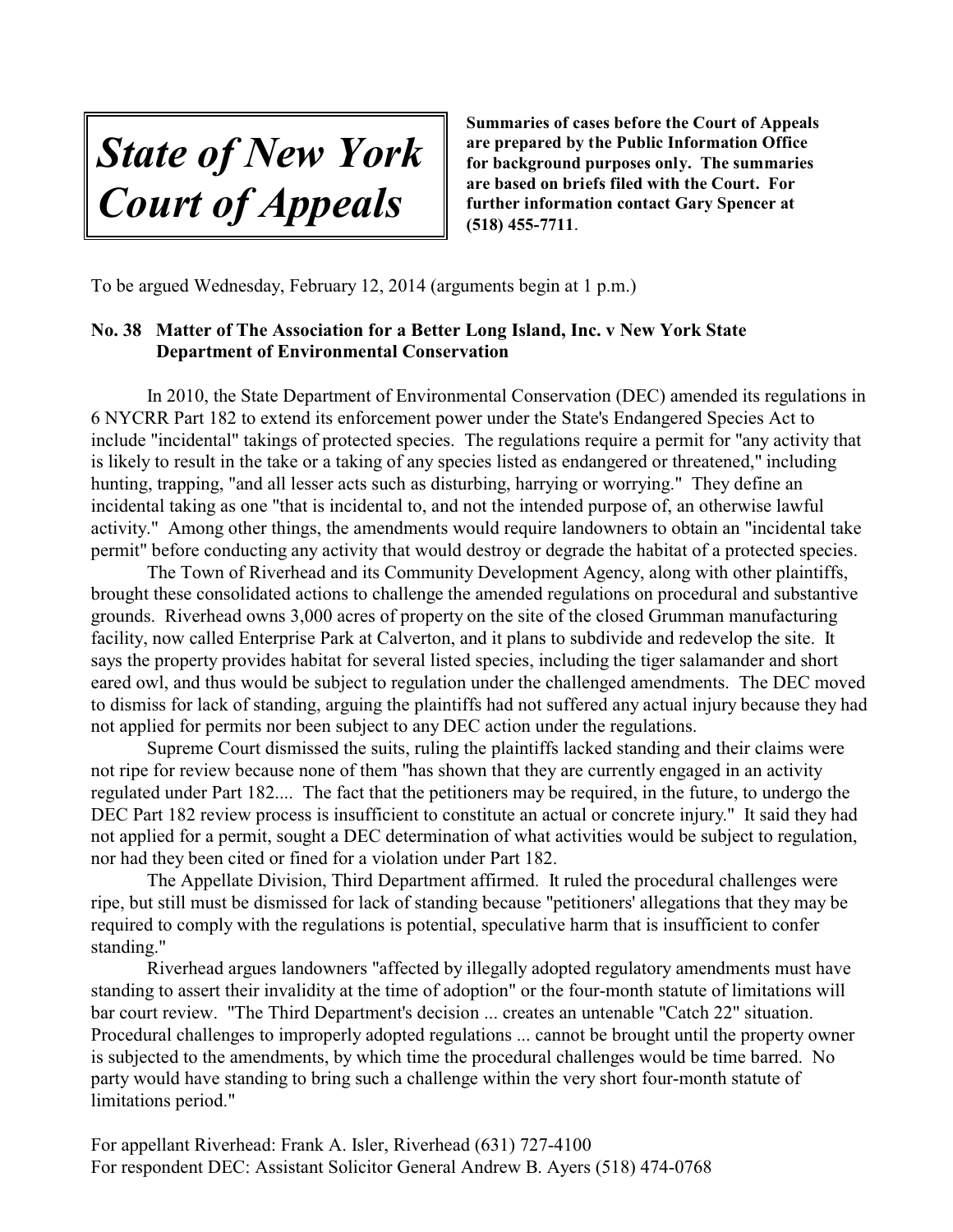*State of New York Court of Appeals*

To be argued Wednesday, February 12, 2014 (arguments begin at 1 p.m.)

#### **No. 39 People v Anthony Lewis**

Anthony Lewis was arrested in May 2007 and charged with participating in a scheme to produce counterfeit credit cards, with account information stolen from bank customers in other states, and using the fraudulent cards to make purchases at stores in Manhattan. In January 2007, investigators from the New York County District Attorney's Office had obtained wiretap warrants to eavesdrop on Lewis's phone calls. In March 2007, acting without a warrant, the investigators attached a global positioning system (GPS) device to his car to track its movements and assist them in following him. He was found guilty of multiple larceny, forgery, and identity theft charges. After the trial and before sentencing, the Court of Appeals held in People v Weaver (12 NY3d 433 [2009]) that a warrant is required for continuous monitoring with a GPS tracker. The trial court summarily denied Lewis's motion to set aside the verdict based on Weaver. He was sentenced to 9<sup>1</sup>/<sub>3</sub> to 28 years in prison.

Lewis argued on appeal that he was entitled to a new trial and suppression of the warrantless GPS evidence based on Weaver. Among other claims, he argued the trial court violated CPL 310.20(2) by listing the names and locations of stores where the forged cards were used, rather than the victims - the banks and cardholders -- to distinguish between similar counts on the verdict sheet. The statute permits courts to use "names of complainants" on verdict sheets.

The Appellate Division, First Department affirmed, saying that "the very limited GPS surveillance in this case was permissible under Weaver.... Unlike the sophisticated device in Weaver..., it did not track defendant continuously. Rather, reports indicate that the device was only accessed by the police on two days to enhance their visual surveillance." Even if it violated Weaver and the 2012 Supreme Court ruling in United States v Jones (132 S Ct 945), any error was harmless because the GPS evidence "played a minimal role in the prosecution's overwhelming case." Finding the verdict sheet complied with CPL 310.20(2), the court said, "The stores were proxies for the complainants in that they are victims of defendant's fraudulent use of the credit cards, even if they do not bear the ultimate loss."

Lewis argues the GPS evidence must be suppressed even if the device was attached to his car for three weeks, only worked for two weeks, and did not track him continuously. "Weaver simply does not turn on such fine distinctions. What mattered: that the GPS did not 'present[] ... the use of a mere beeper to facilitate visual surveillance during a single trip.'" He says the error was not harmless because the events on just one of the days the device was used produced half of the charges that were submitted to the jury. Naming stores on the verdict sheets violated CPL 310.20(2) and requires automatic reversal, he says. The Appellate Division's "creation and approval of complainant 'proxies' -- defined as anyone 'affected' by a defendant's conduct -- would expand the meaning of 'complainant' beyond the statute's limits. Aside from including all witnesses, such 'proxies' would embrace family members and friends of crime victims as 'affected' persons."

For appellant Lewis: Susan H. Salomon, Manhattan (212) 577-2523 ext. 518 For respondent: Manhattan Assistant District Attorney Susan Axelrod (212) 335-9000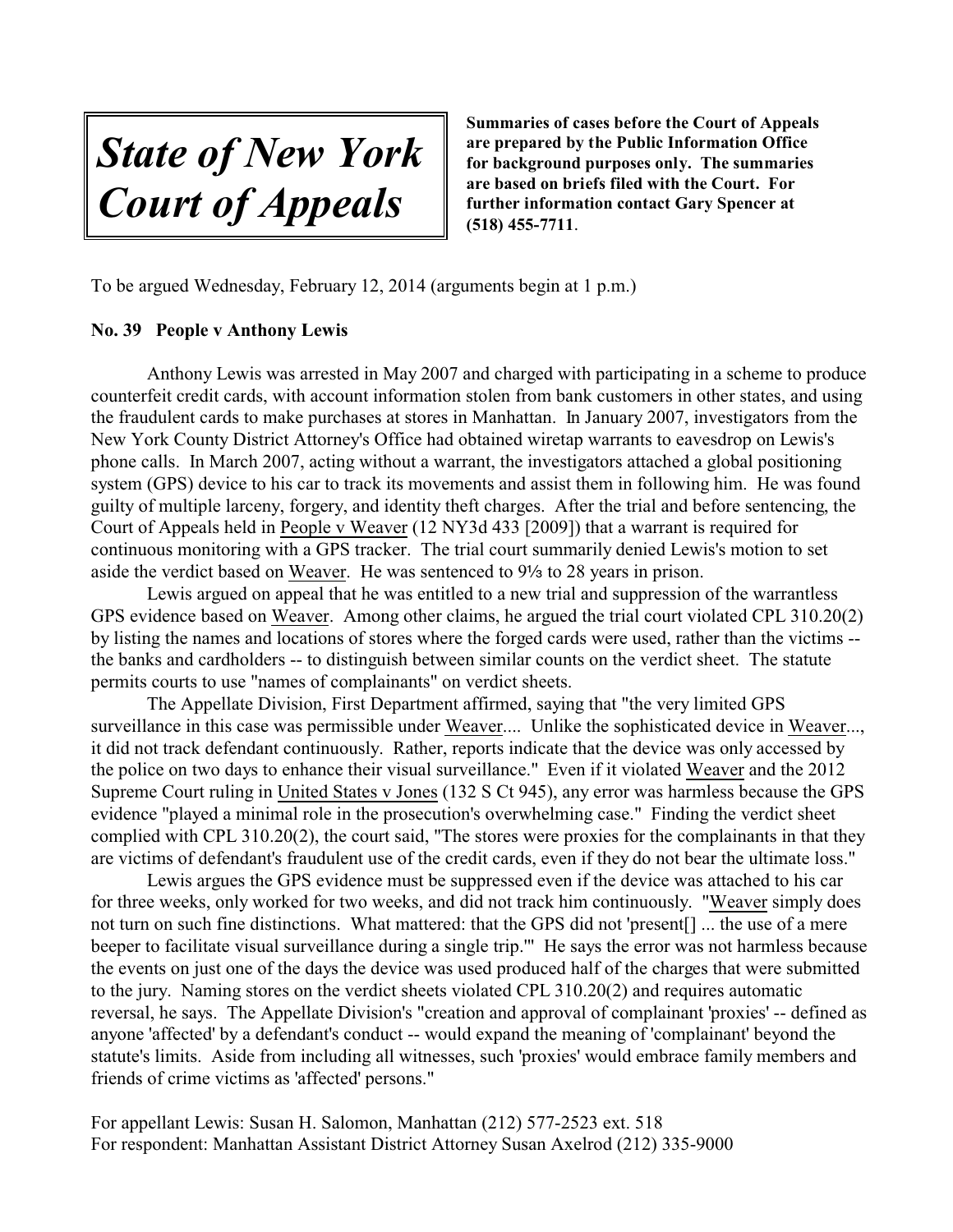*State of New York Court of Appeals*

To be argued Wednesday, February 12, 2014 (arguments begin at 1 p.m.)

#### **No. 53 Matter of Subway Surface Supervisors Assn. v New York City Transit Authority**

The New York City Transit Authority (TA) employs two categories of supervisory personnel at its subway stations, Station Supervisor Level I (SS-I) and Station Supervisor Level II (SS-II). Station Supervisor is a single job title, the skills required for SS-I and SS-II are the same, and job applicants for either level take a single competitive civil service examination. When the two job categories were created in 1984, some duties of SS-Is and SS-IIs differed and SS-IIs were paid about \$14,000 more in base annual salary. Since 2003, the TA has been shifting work from SS-IIs to SS-Is. The union representing SS-IIs, the Transit Supervisors Organization, sought to block the work reassignments, but its improper practice charge was dismissed.

The union representing SS-Is, the Subway Surface Supervisors Association (SSSA), now contends there are no significant differences between the duties of the two job levels and, because they perform the same work, SS-Is are entitled to the same pay as SS-IIs under Civil Service Law § 115 and the state and federal Equal Protection Clauses. Section 115 states, "In order to attract unusual merit and ability to the service of the state of New York, to stimulate higher efficiency among the personnel, to provide skilled leadership in administrative departments, to reward merit and to insure to the people and the taxpayers of the state of New York the highest return in services for the necessary costs of government, it is hereby declared to be the policy of the state to provide equal pay for equal work, and regular increases in pay in proper proportion to increase of ability, increase of output and increase of equality of work demonstrated in service."

Supreme Court denied the TA's motion to dismiss the suit, ruling that SS-Is would be entitled to the same pay as SS-IIs if they perform the same work. It found there were questions of fact as to whether SS-Is and SS-IIs perform the same work.

The Appellate Division, First Department affirmed on a 3-2 vote, holding that section 115 codifies an enforceable public policy. "Contrary to the TA's position, the issue here is not whether the union negotiated an unfavorable deal but whether the TA has violated public policy. Such disputes are amenable to review by the courts." Regarding the constitutional issue, it said, "[T]he fact that SS-Is bargained for their salary has no bearing on whether they have a viable equal protection claim, and we find that the petition sufficiently alleges the claim.... Indeed, because of SSSA's inability to control SS-II pay levels, only a judicial declaration that the TA illegally differentiated between the two classes of workers, if that is indeed what occurred, could prevent a salary disparity from re-emerging."

The dissenters argued, "[A]ll of the case law supports [the TA's] position that Civil Service Law § 115 'merely' enunciates a policy as opposed to providing an enforceable statutory right." They also found there was no viable constitutional claim. SSSA "has not cited any case law in which a union, after agreeing to a salary schedule through collective bargaining, has successfully prosecuted a claim that the equal protection clause has been violated because the salary schedule it agreed to was lower than the salary schedule for similarly situated employees."

For appellant Transit Authority: Robert K. Drinan, Brooklyn (718) 694-4667 For respondent SSSA: Gail M. Blasie, Manhattan (212) 267-9090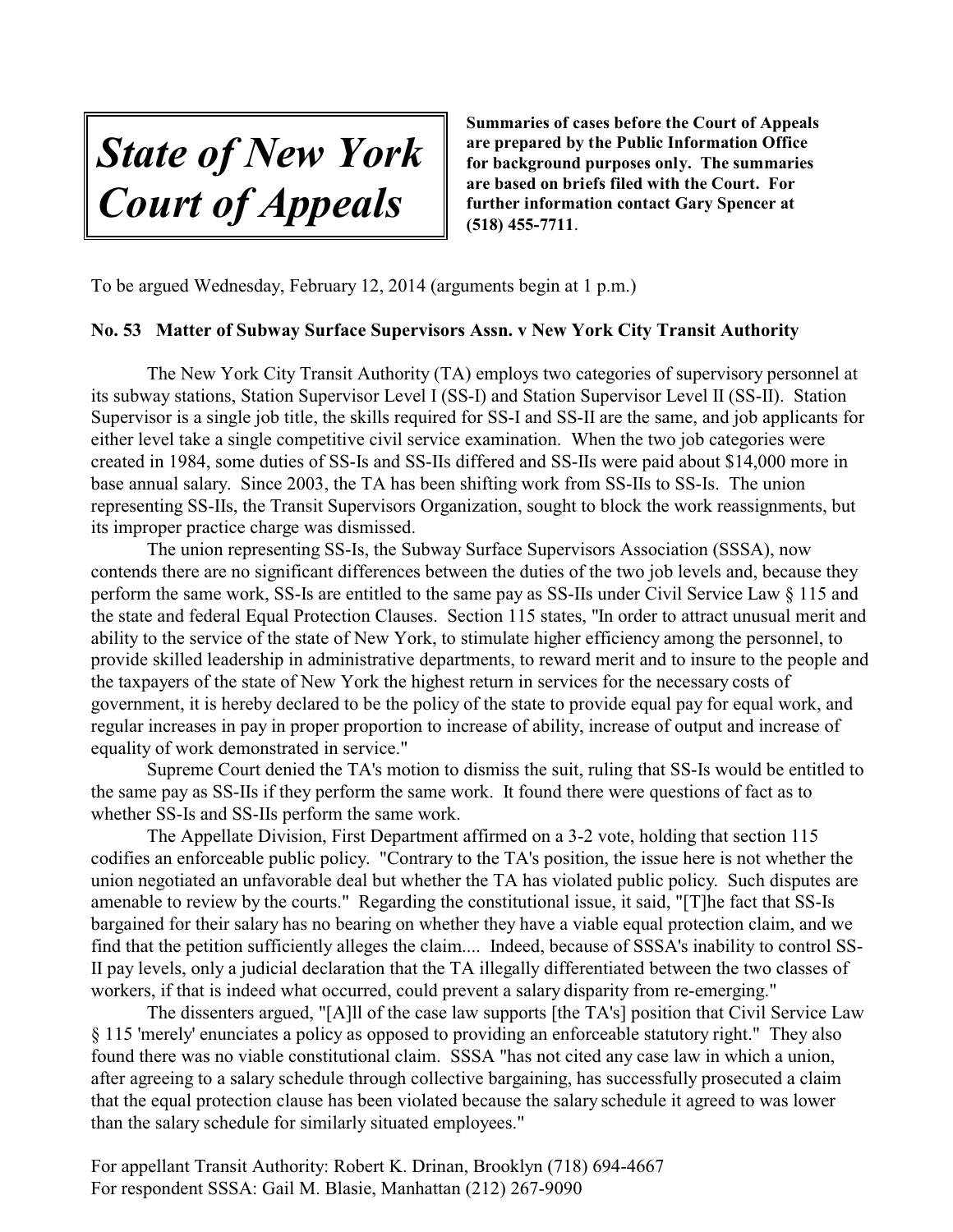*State of New York Court of Appeals*

To be argued Thursday, February 13, 2014 (arguments begin at noon)

#### **No. 40 People v Terence McCray** *(papers sealed)*

Terence McCray is serving 22 years in prison for first-degree rape. He first met the complainant, an 18 year-old woman with an extensive history of mental illness, at an Albany bus stop in April 2009, when he was 40. They walked for several hours and talked about various things, including sex, and McCray gave her a back massage in a parked vehicle. She denied anything else happened, but McCray testified at his trial that she performed oral sex. While out on a date in May 2009, they stopped at the apartments of two of McCray's friends, where she admitted exchanging sexual innuendos with him and engaging in consensual kissing and fondling. Then their testimony diverged. She said he insisted on having intercourse, but she refused and left the apartment. McCray said the complainant tried to initiate sex, but he wanted to find a more private place. By both accounts, they ended up in an abandoned house. The complainant testified that McCray demanded to have intercourse and she resisted, he punched and choked her, and she submitted after an extended struggle. She reported the incident to police from a pay phone. McCray testified that after they had consensual intercourse the complainant demanded money, then grabbed his pants and took cash from his pocket, and she was injured as he struggled with her to retrieve his money. Prior to trial, McCray sought disclosure of all the complainant's mental health records. After reviewing the records in camera, County Court turned over a limited number that it found "pertinent to this case."

The Appellate Division, Third Department affirmed McCray's conviction in a 3-2 decision, saying the trial court's approach to the records "properly balanced defendant's 6th Amendment right to cross-examine an adverse witness and his right to any exculpatory evidence against the countervailing public interest in keeping certain matters confidential.... We have reviewed the victim's voluminous mental health records and conclude that the court provided an appropriate sample of documents that covers all of the victim's relevant and material mental health issues." It said the court did not err in withholding records that suggest the complainant may have falsely accused her father of sexually abusing her when she was 13 since "this evidence would not be admissible under New York's Rape Shield Law because it is far too different and attenuated" from this case "and we cannot envision how such information might have led to other material and admissible evidence."

The dissenters, noting the defense received just 28 pages "out of the thousands of pages" of records the trial court reviewed, said "criminal defendants are entitled to more than just a 'sample' of documents addressing a key witness's mental health problems that could affect his or her testimony," especially in a case "which the majority correctly characterizes as presenting 'a classic he-said she-said credibility determination.'" Records of possibly false allegations of sexual abuse are relevant, even if inadmissible, they said. "When considered in conjunction with the many undisclosed records regarding the victim's impaired memory, hallucinations, ability to recall events, sexual fantasies and flashbacks, the failure to disclose these records was error. The undisclosed records all raise issues that would affect the victim's credibility or ability to recall events, and the allegations of prior sexual assault -- if proven to be false -- would be extremely damaging to the People's case. Regardless of their admissibility at trial, defendant was entitled to be aware of and afforded the opportunity to investigate these matters prior to trial."

For appellant McCray: Paul J. Connolly, Delmar (518) 439-7633 For respondent: Albany County Assistant District Attorney Steven M. Sharp (518) 487-5460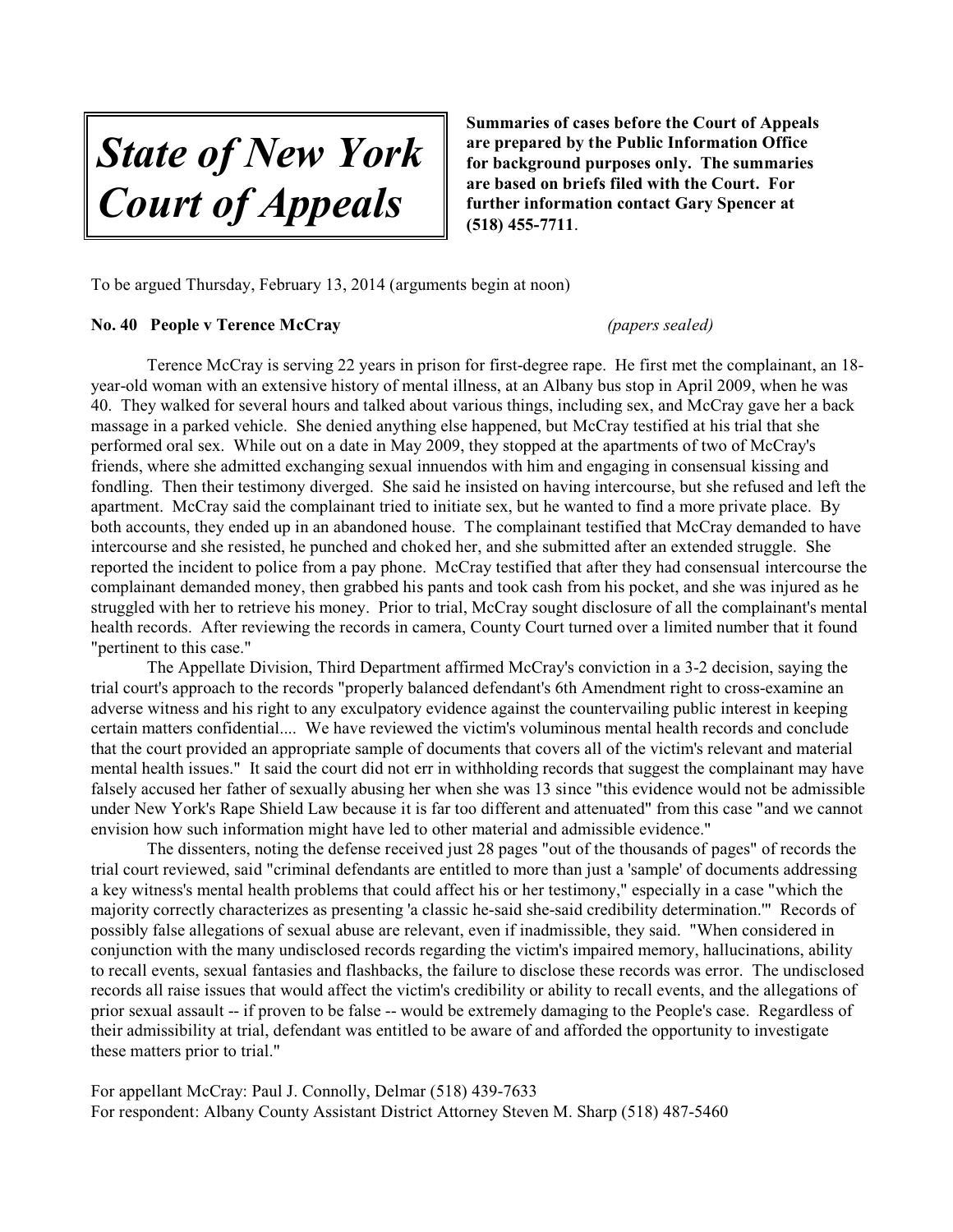*State of New York Court of Appeals*

To be argued Thursday, February 13, 2014 (arguments begin at noon)

#### **No. 41 Matter of Gabriela A.** *(papers sealed)*

Gabriela, a 15-year-old Westchester County girl who had been adjudicated a person in need of supervision (PINS), appeared in Family Court on three PINS violation petitions in February 2012. The court remanded her to a nonsecure detention facility, but she absconded the same day and the court issued a warrant for her arrest and return to the nonsecure facility. In March 2012, five probation officers executed the warrant at her home. Gabriela refused to cooperate, shouted obscenities at the officers, tried to run away and struggled to prevent them from handcuffing her, at one point grabbing hold of one of the open cuffs, but the officers prevailed. Based on her conduct during the arrest, the County Attorney's Office filed a juvenile delinquency petition charging her with resisting arrest and obstructing governmental administration, among other things.

After a fact-finding hearing, Family Court rejected Gabriela's argument that the agency was improperly "bootstrapping" a PINS case into a juvenile delinquency case. It found she had committed acts which, if committed by an adult, would have constituted the crimes of resisting arrest and obstructing governmental administration, adjudicated her a juvenile delinquent and imposed a conditional discharge.

The Appellate Division, Second Department reversed and dismissed the juvenile delinquency petition. "'A PINS is one who is, inter alia, "incorrigible, ungovernable or habitually disobedient and beyond the lawful control of a parent or other person legally responsible for such child's care"'...," the court said. "Under the particular circumstances of this case, [Gabriela's] conduct was consistent with PINS behavior, not juvenile delinquency." It concluded, "'[T]he Family Court may not do indirectly what it is prohibited from doing directly -- placing a PINS in a secure facility'...."

The County Attorney's Office argues that "Gabriela's conduct crossed the line from PINS behavior over to those of a juvenile delinquent," and the Second Department should have deferred to Family Court's credibility determination. "Gabriela's admitted conduct against peace officers (which fell short of an actual attempted assault...) still constituted acts for which a PINS could be adjudicated a juvenile delinquent, as such acts, if committed by an adult, would unquestionably constitute the crimes of Resisting Arrest and Obstructing Governmental Administration in the Second Degree," it says. "Furthermore, the decision of the Second Department, in essence, changes a prior adjudication as a PINS into a shield against an adjudication as a juvenile delinquent, as well as a sword which can be utilized to justify seriously defiant and unequivocally illegal conduct against any peace officer."

For appellant Westchester County Attorney:

Associate County Attorney Linda M. Trentacoste (914) 995-2839 For respondent Gabriela A.:

George E. Reed, Jr., White Plains (914) 946-5000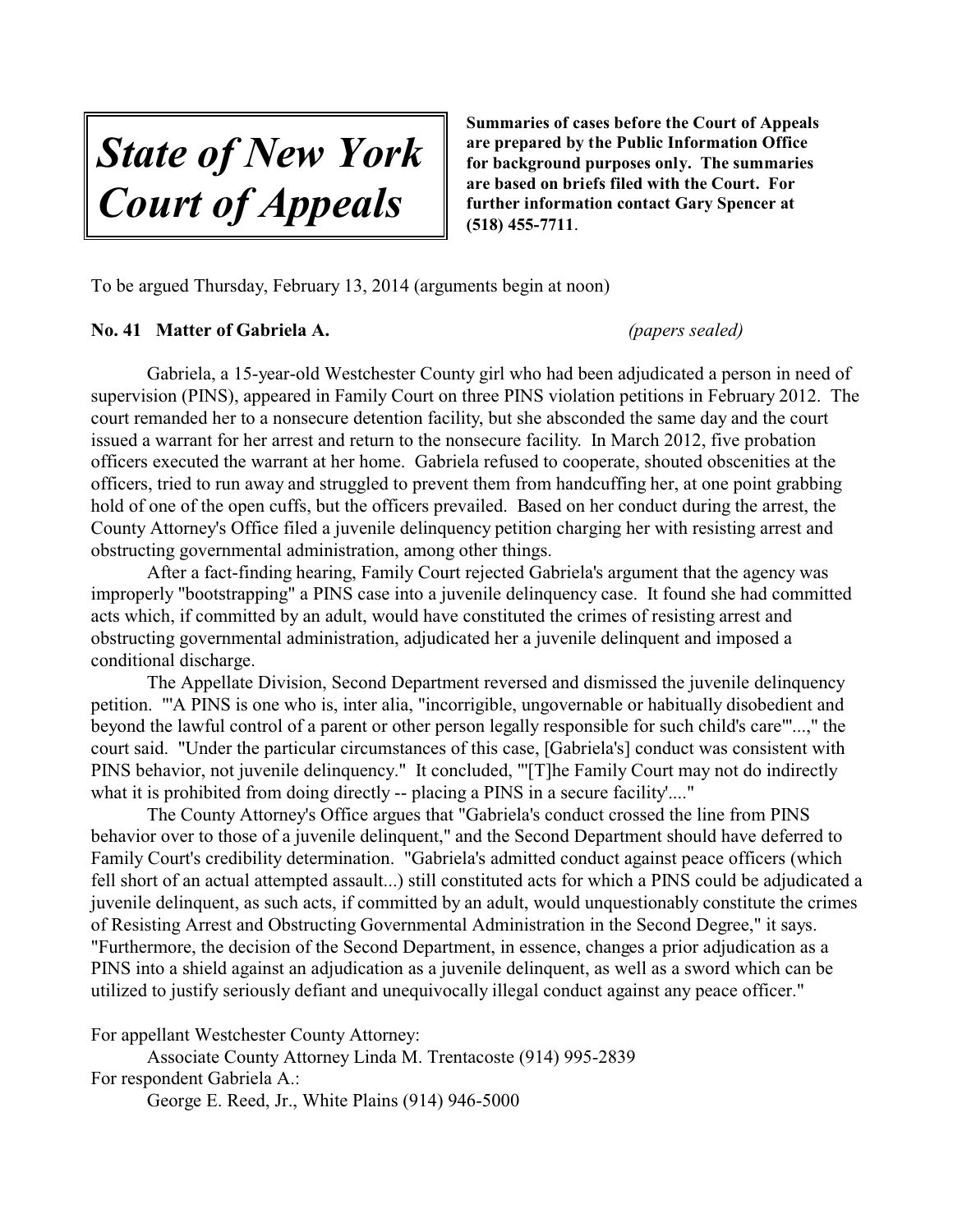*State of New York Court of Appeals*

To be argued Thursday, February 13, 2014 (arguments begin at noon)

#### **No. 42 People v Diane Wells**

Diane Wells was charged with assaulting her wealthy mother in May 2005 in their Manhattan apartment. After a jury trial in Criminal Court, she was convicted of a misdemeanor count of thirddegree assault and sentenced to 60 days in jail. In March 2010, the Appellate Term, First Department reversed the conviction and remanded the case for a new trial, finding the jury had been given improper instructions. The prosecution applied for leave to appeal to the Court of Appeals and, while the application was pending, Criminal Court adjourned the case. A Court of Appeals Judge denied leave to appeal on May 14, 2010. The case was not recalendared in Criminal Court until August 23, 2010. On that date, Wells moved to dismiss the assault charge pursuant to CPL 30.30 on the ground that, because more than 90 days had passed since the date of the Court of Appeals order denying leave to appeal, her statutory right to a speedy trial would be violated.

Criminal Court granted her motion to dismiss, finding the 101-day period from May 14 to August 23, 2010 should be charged to the prosecution. "Pursuant to CPL 30.30(5)(a), where a defendant is to be retried following an order for a new trial, the action is deemed to have commenced on [']the date the order occasioning a retrial becomes final. ['] Here, the case law supports, and the parties concede, that the order remanding the matter for a new trial became final on May 14, 2010 when the Court of Appeals denied the People's application for leave to appeal." Therefore, it said, the 90-day speedy trial period began to run on that date and expired on August 12, 2010, without any statement of readiness by the prosecution.

The Appellate Term, First Department reversed and reinstated the assault charge. Relying on People v Vukel (263 AD2d 416 [1st Dept 1999]), it said that, because the case had been adjourned by the trial court while the application for leave to appeal was pending, the entire time from May 14 to August 23, 2010 should be excluded from the speedy trial period. In Vukel, the Appellate Division held that the time from denial of leave to appeal until the next adjourned court date is excludable as a "period of delay resulting from ... appeals" under CPL 30.30(4)(a).

Wells argues that Vukel "eviscerates the long-standing rule that the speedy trial clock starts on the date that this Court denies leave. In virtually every case, the trial court adjourns proceedings during the pendency of this Court's decision on a leave application.... Effectively, the 'Vukel exception' would turn on its head this Court's conclusion that CPL 30.30 was enacted to 'discourage prosecutorial inaction'.... Under Vukel, the People are able to wait through the duration of an adjournment in the trial court -- even after this court has denied leave, and the adjournment has no more legitimate purpose - without advancing the case, and that inaction has no consequences under CPL 30.30. Such a result is contrary to this Court's jurisprudence, well-settled case law, and the spirit of the speedy trial statute."

For appellant Wells: Ross M. Kramer, Manhattan (212) 446-2323 For respondent: Manhattan Assistant District Attorney David M. Cohn (212) 335-9000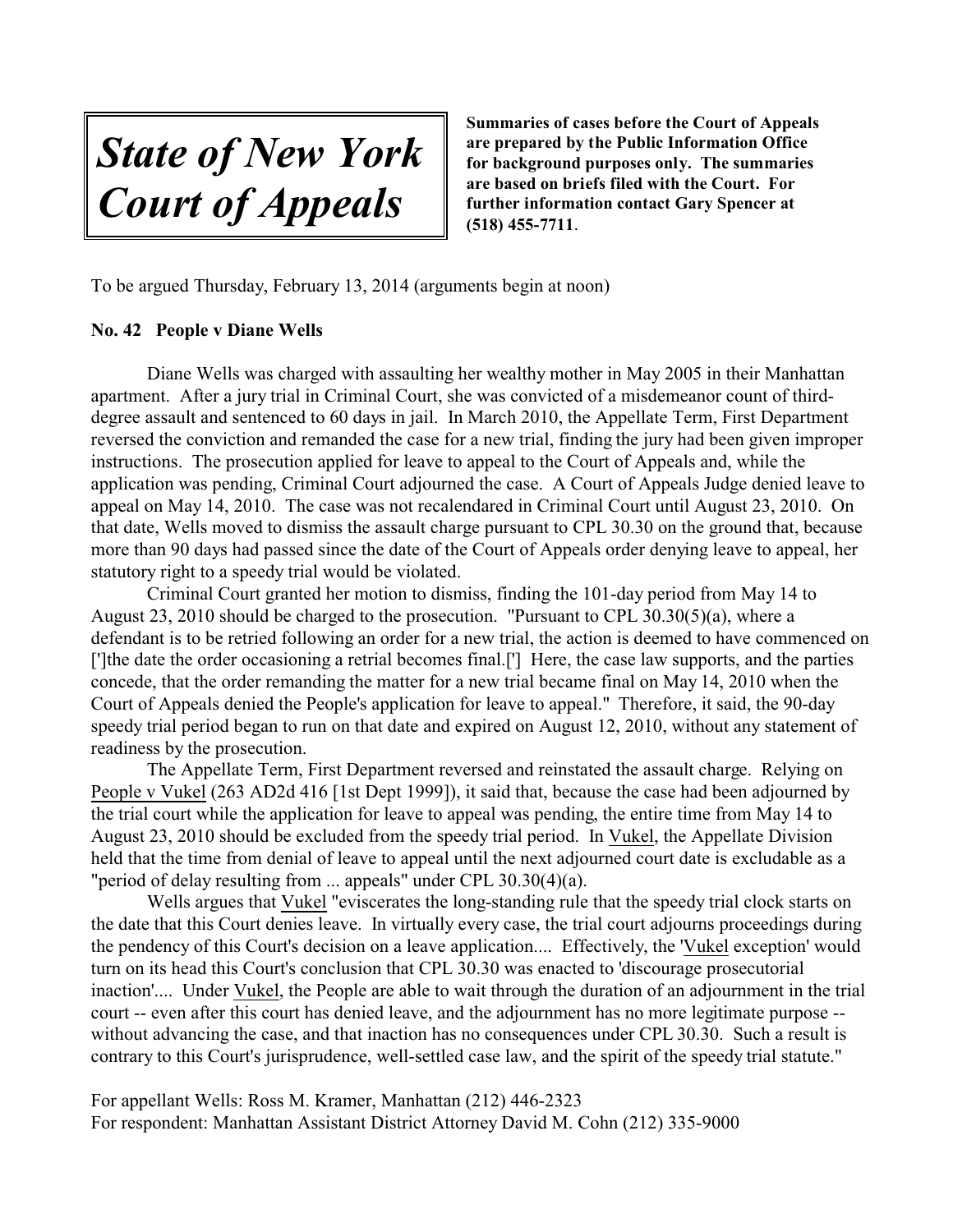*State of New York Court of Appeals*

To be argued Thursday, February 13, 2014 (arguments begin at noon)

#### **No. 43 People v Todd Johnson**

Todd Johnson and three other men were confronted by police officers as they stood in front of a Harlem deli in October 2010. Johnson's companions were members of a gang called the "40 Wolves," officers said, and one of his companions was partially blocking the entrance to the deli. Several officers ordered them to leave the corner, but the men objected that they lived in the neighborhood and were doing nothing wrong. When they refused to move, they were arrested for disorderly conduct. Johnson was later searched at the precinct and officers found cocaine in a pocket of his gym shorts. He was then charged with drug possession.

Johnson moved to suppress the drug evidence on the ground that the police did not have probable cause to arrest him for disorderly conduct under Penal Law § 240.20(6), which states, "A person is guilty of disorderly conduct when, with intent to cause public inconvenience, annoyance or alarm, or recklessly creating a risk thereof: ... He congregates with other persons in a public place and refuses to comply with a lawful order of the police to disperse." Supreme Court denied the suppression motion. Johnson then pled guilty to criminal possession of a controlled substance in the third degree and was sentenced to two years in prison.

The Appellate Division, First Department affirmed. "Given the information the [arresting] officer had about the gang problems that had occurred at that location in the past and the gang background of several of the men, he had a reasonable basis to believe their presence could cause public inconvenience, annoyance or alarm," the court said. "Defendant's failure to obey the police officer's direction provided probable cause to arrest him."

Johnson argues the prosecution failed to establish probable cause because there was no proof the arrested men "engaged in any disruptive *conduct* demonstrating intent to cause a breach of the peace," and the Appellate Division erred in holding -- based on the "gang background" of his companions and "past 'gang problems' in the vicinity" -- that his "mere *presence* in a public place" could satisfy the public harm element of section 240.20. He says this Court "has *never* found a violation of [section] 240.20 absent evidence of disruptive behavior by the defendant in the presence of members of the public." He argues the Appellate Division decision renders the statute unconstitutionally vague because it "leaves citizens without guidance as to the conduct" it prohibits and "gives police broad discretion to make arrests in an arbitrary fashion."

For appellant Johnson: Stephen M. Sinaiko, Manhattan (212) 715-9100 For respondent: Manhattan Assistant District Attorney Vincent Rivellese (212) 335-9000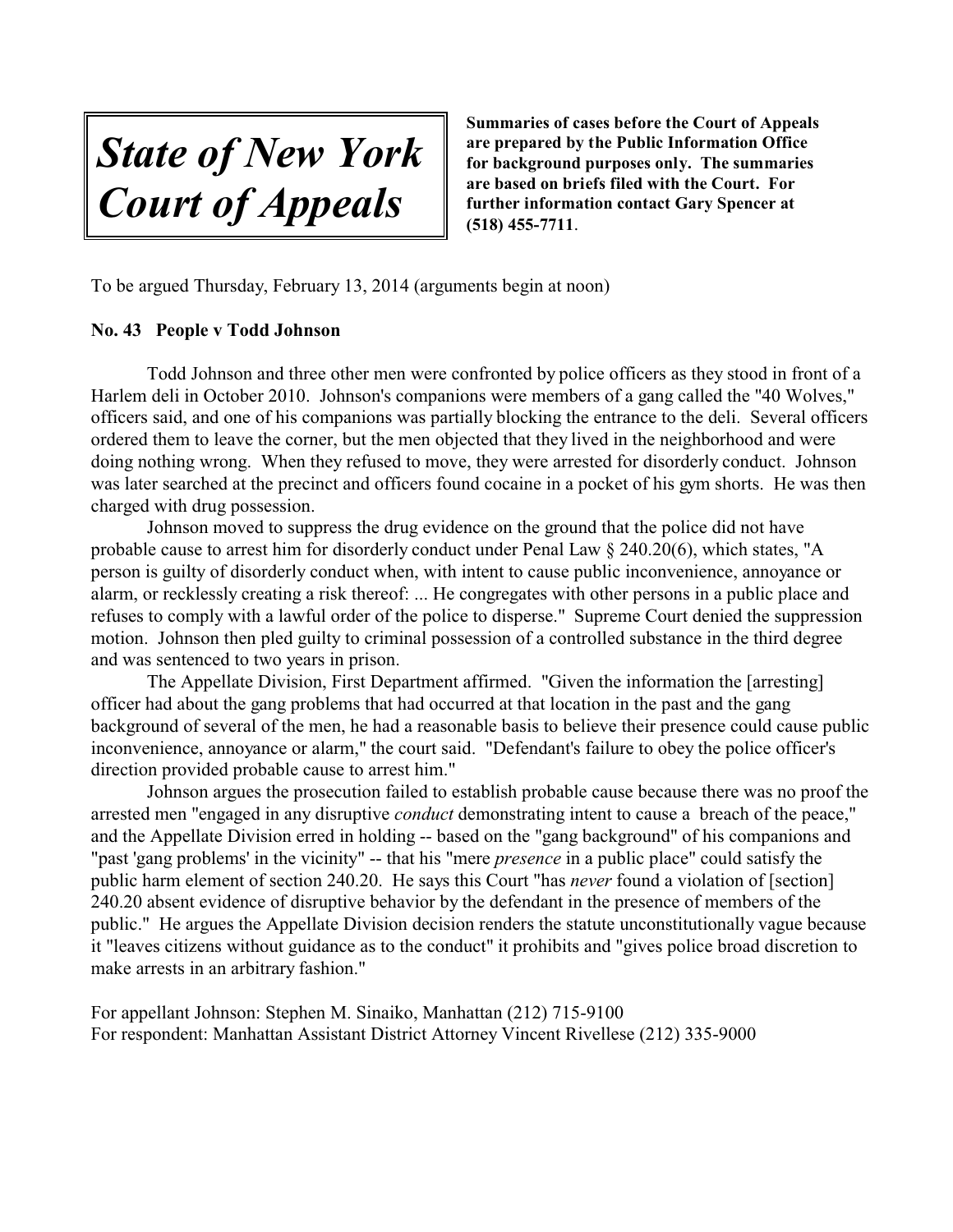*State of New York Court of Appeals*

To be argued Thursday, February 13, 2014 (arguments begin at noon)

#### **No. 44 People v Marsha Sibblies**

During a traffic stop in the Bronx in November 2006, police officers allege that Marsha Sibblies refused to hand over her license and registration and then physically resisted their efforts to obtain the documents, remove her from the car and finally to arrest her, at one point rolling up her window on an officer's arm. On February 8, 2007, she was charged in a misdemeanor complaint with third-degree assault and other charges, and on February 22 the prosecutor filed an off-calendar statement of readiness for trial. At the next court appearance on March 28, 2007, the prosecutor said, "The People are not ready at this time. The People are continuing to investigate and are awaiting medical records" concerning the treatment of the injured officer. The prosecutor and defense counsel requested adjournments, and the court adjourned the case to June 7 for trial. On May 23, 2007, the prosecutor filed a certificate of readiness for trial.

Sibblies moved to dismiss the charges on speedy trial grounds. She argued the prosecutor's first statement of readiness on February 22 was "illusory" because the prosecutor stated at her next court appearance that she was not ready for trial, and therefore the prosecution should be charged with the period from February 8 to May 23, 2007, when the second statement of readiness was filed. This would exceed the 90 days allowed by CPL 30.30. Supreme Court found the prosecutor acted in good faith and denied the motion. Sibblies was acquitted of assault, but convicted of obstructing governmental administration and resisting arrest and sentenced to a conditional discharge.

The Appellate Division, First Department affirmed, saying, "The People's unequivocal contention that they could have proceeded without the medical records is both undisputed and plainly correct.... The People indicated that they in fact subsequently changed their strategy for presenting the case, and decided to offer the medical records in support of the assault charge (of which defendant was ultimately acquitted). Since the People were plainly ready to present a prima facie case when they filed their certificate of readiness on February 22, that certificate was not illusory...."

Sibblies argues, "[T]his Court has never held that 'actual readiness' encompasses only the minimum level of preparedness to [go] forward as a matter of law. Such a limited interpretation of the phrase 'ready for trial' is inconsistent with the legislative purpose -- to promote speedy trials by sanctioning prosecutorial delay.... The point of CPL 30.30 was to require the prosecutor to be actually ready for trial within the designated time frame. This means doing all that is necessary to proceed, including determining what evidence is needed to go to trial. Indeed, even assuming that the prosecution only concluded they needed the medical records to go to trial after declaring ready, this only indicates that the prosecution was mistaken about their own state of readiness; the declaration of readiness was still illusory."

For appellant Sibblies: Jonathan Garelick, Manhattan (212) 577-3607 For respondent: Bronx Assistant District Attorney Kayonia L. Whetstone (718) 838-7143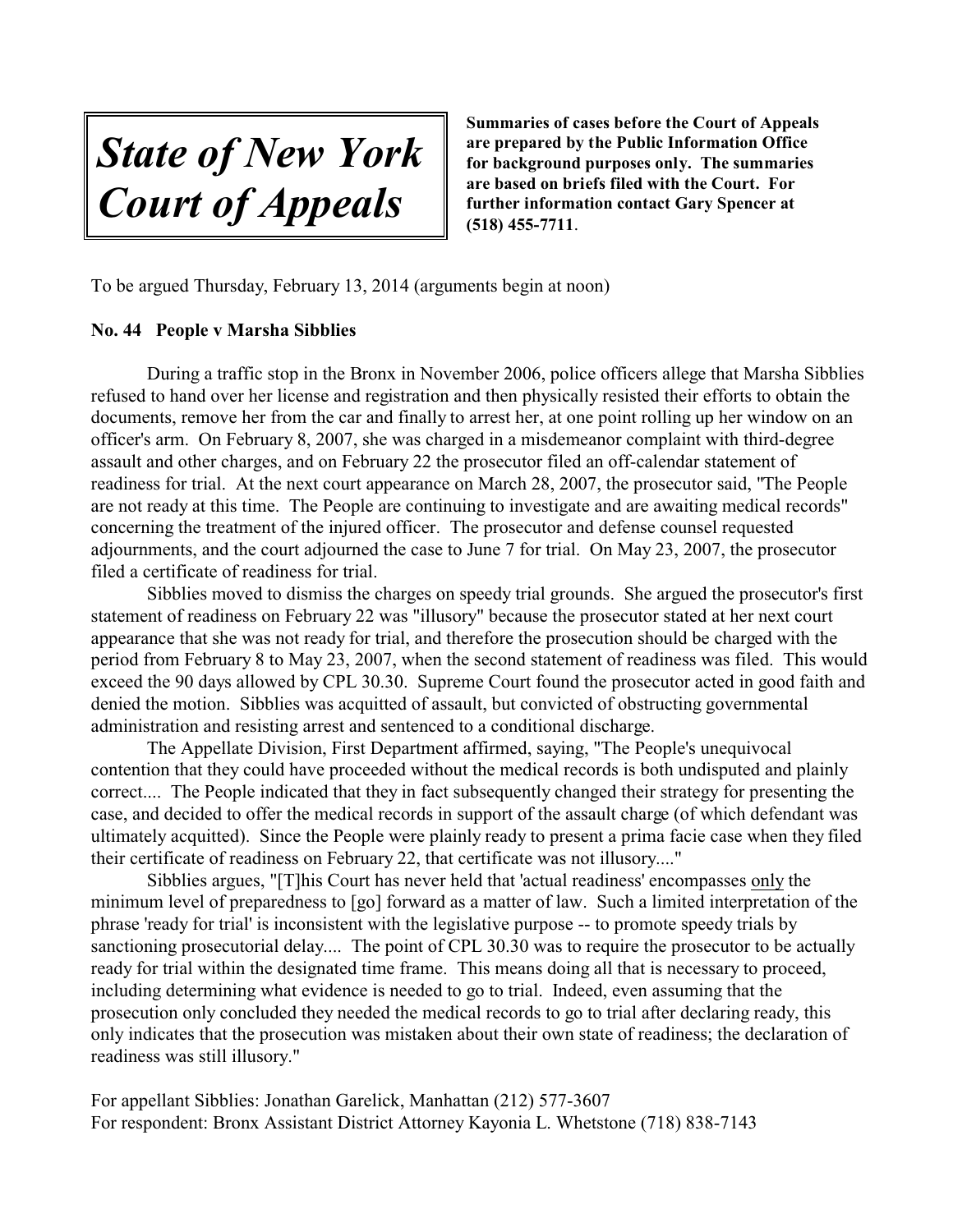*State of New York Court of Appeals*

To be argued Thursday, February 13, 2014 (arguments begin at noon)

#### **No. 24 Melcher v Greenberg Traurig, LLP**

James L. Melcher is asking the Court to reinstate his damages claim for attorney deceit under Judiciary Law § 487 against Greenberg Traurig, LLP and a partner in the firm, Leslie D. Corwin. Melcher's claim arises from their defense of Apollo Medical Fund Management and its principal, Brandon Fradd, in a prior action Melcher brought to recover his membership share of profits under Apollo's operating agreement. Melcher alleges Corwin told him and his attorney at a January 27, 2004 meeting that his rights to a share of Apollo's profits had been diminished by a 1998 amendment to the agreement and that he had confirmed the authenticity of the amendment with Jack Governale, the lawyer who was said to have drafted it. Days after the meeting, according to Melcher's complaint, Fradd told Corwin he had accidentally set fire to the two-page amendment while making tea, destroying the first page and singeing the second. Melcher moved to compel production of the signed original of the amendment and, on February 17, 2004, Greenberg and Corwin moved to dismiss the suit against Apollo based on the amendment. In a March 20, 2004 letter to Supreme Court, Melcher's attorney accused Fradd, Greenberg and Corwin of "concealment of material facts" and "misleading representations" regarding the amendment, including its partial destruction. Melcher contends he first learned the amendment was a "back-dated forgery" when Governale was deposed on December 7, 2005 and denied drafting the amendment or having any knowledge of it.

Melcher commenced this action against Greenberg and Corwin on June 25, 2007. Supreme Court, applying a three-year statute of limitations, denied the defendants' motion to dismiss the lawsuit as time-barred.

The Appellate Division, First Department reversed and dismissed the suit on a 3-2 vote. The majority said the March 20, 2004 letter by Melcher's counsel demonstrates that he knew of Greenberg's and Corwin's "alleged deceit concerning Fradd's destruction of the purported amendment more than three years before this action was commenced." It said, "Corwin's concealment from the court of information regarding the claimed incineration of the purported document upon which he based his clients' motion to dismiss the Apollo Management complaint was actionable under [Judiciary Law § 487].... This action is time-barred by reason of plaintiff's admitted awareness of the alleged concealment for more than three years before he filed suit."

The dissenters said the March 20, 2004 letter did not trigger the statute of limitations because it "did not accuse the defendants of collusion or deceit under Judiciary Law § 487," but instead "only accused Fradd and Apollo Management of concealment in connection with an already submitted motion to dismiss and merely accused the defendants of omissions to the court in connection therewith." Melcher's claim is based on Corwin's alleged violation of section 487 on January 27, 2004, when he allegedly told Melcher about the amendment, the dissenters said. Melcher "did not become aware of this alleged deception until December 7, 2005, when Governale was deposed. Therefore, it was not until this date, when all the facts necessary to a cause of action ... were known that plaintiff's cause of action accrued."

For appellant Melcher: James T. Potter, Albany (518) 436-0751 For respondents Greenberg Traurig et al.: Roy L. Reardon, Manhattan (212) 455-2000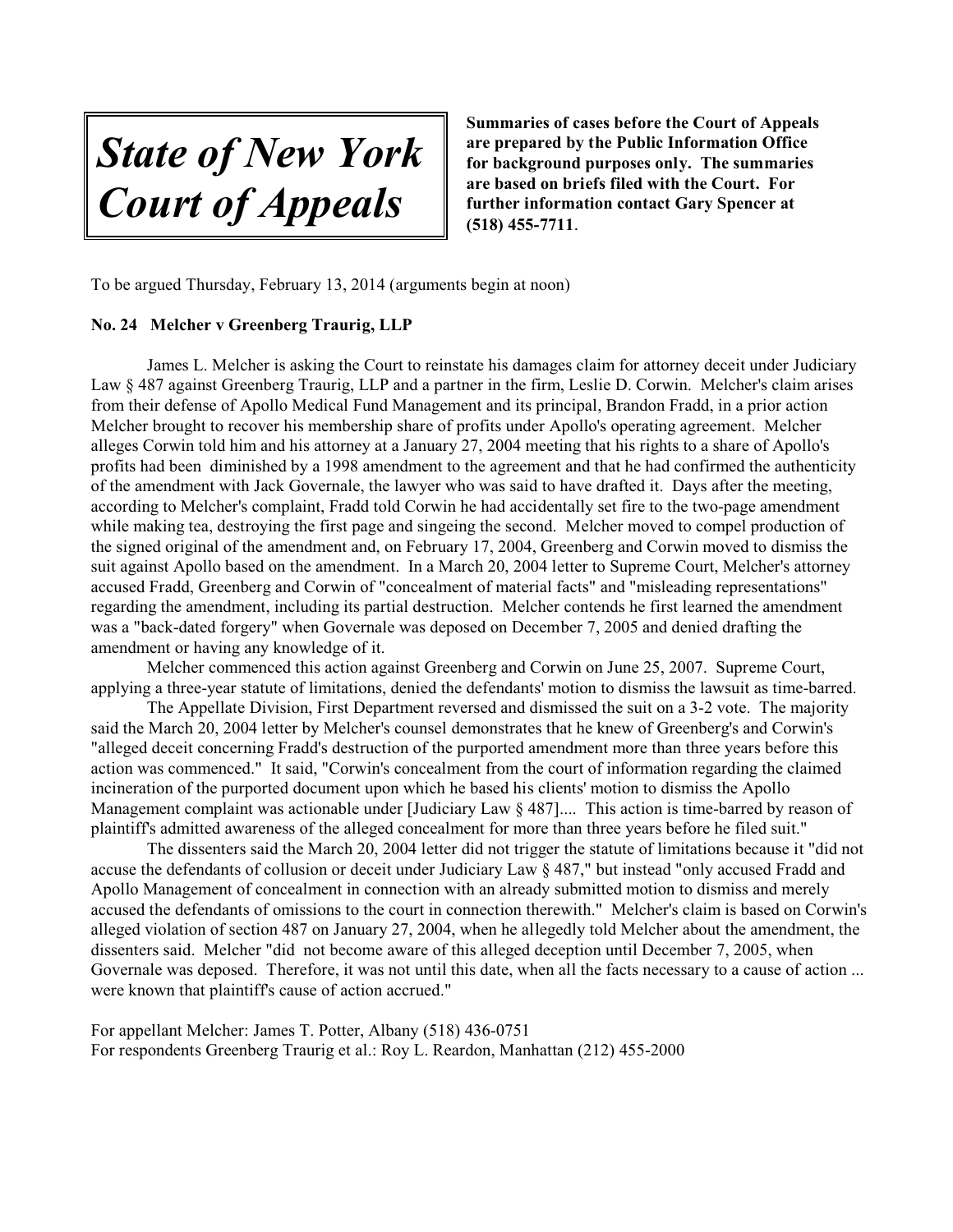*State of New York Court of Appeals*

To be argued Tuesday, February 18, 2014

#### **No. 45 Isabella v Koubek**

Roberta Oldenborg was driving home from a business meeting in November 2007 when she collided near Coxsackie with a car driven by Doris Hallock. Oldenborg's co-worker, Matthew Isabella, was a passenger in her car and was injured in the accident. Because the injury occurred in the course of his employment, Isabella was barred by Workers' Compensation Law § 29(6) from suing Oldenborg, and he was eventually awarded workers' compensation benefits.

In 2009, Isabella brought this federal action against Hallock and her husband, Peter Hallock, who owned the car she had been driving. Isabella claimed Doris Hallock's negligent driving was the proximate cause of his injuries. The Hallocks then filed a third-party complaint against Oldenborg's husband, Michael Koubek, who owned the car she had been driving. The Hallocks claimed that Oldenborg's negligent driving was the proximate cause of Isabella's injuries and that Koubek was liable under New York's Vehicle and Traffic Law § 388, which provides that a vehicle owner is liable for injuries resulting from the negligent permissive use of the vehicle. Koubek moved for summary judgment dismissing the Hallocks' third-party complaint, arguing that his wife's statutory immunity under Workers' Compensation Law § 29(6) protected him from liability.

U.S. District Court for the Northern District of New York denied Koubek's motion. Relying on a New York Supreme Court decision, the District Court found that Koubek could be vicariously liable for his wife's negligence under Vehicle and Traffic Law § 388 despite her statutory immunity. The District Court said, "The purpose of [Workers' Compensation Law § 29(6)] will not be frustrated by allowing this suit to proceed since the [Hallocks and Koubek] are unrelated by employment." Prior to trial, the parties agreed to a settlement in which Isabella would receive \$800,000 and the jury would apportion liability between Koubek and the Hallocks. They also agreed that if District Court's motion decision is reversed on appeal and the Hallocks' claim against Koubek dismissed, the Hallocks would pay the entire settlement. The jury found Koubek 90 percent liable and the Hallocks 10 percent liable for the accident. Koubek appealed.

The U.S. Court of Appeals for the Second Circuit is asking the New York Court of Appeals to resolve the "apparent conflict" between the two statutes, "both of which arguably apply in this case." In a certified question, it asks, "Whether a defendant may pursue a third-party contribution claim under New York Vehicle and Traffic Law § 388 against the owner of a vehicle, where the vehicle driver's negligence was a substantial factor in causing the plaintiff's injuries, but the driver is protected from suit by the exclusive remedy provisions of New York Workers' Compensation Law § 29(6).

For appellant Koubek: Arthur J. Siegel, Albany (518) 533-3000 For respondent Hallocks: Glenn A. Kaminska, Albertson (516) 294-5433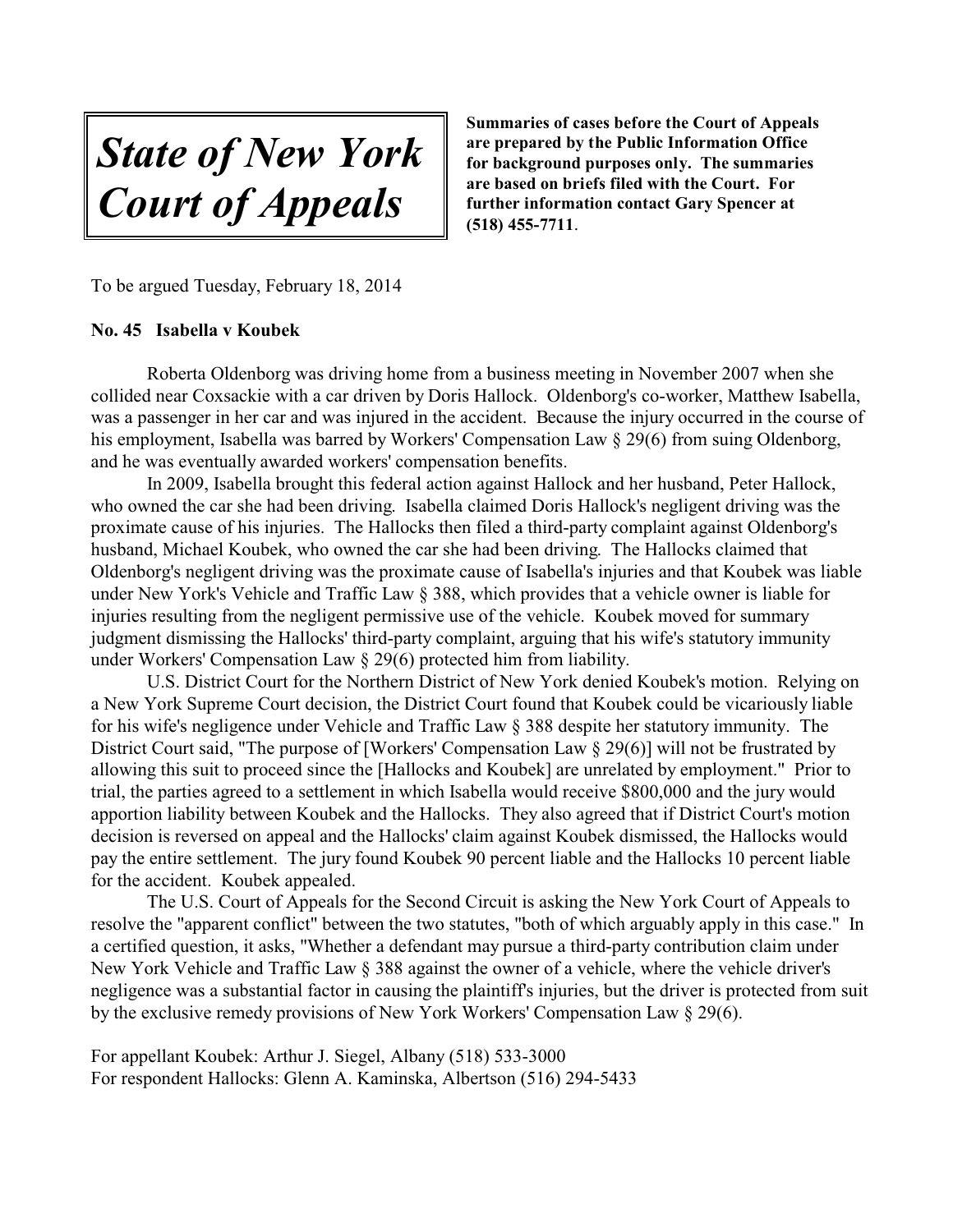*State of New York Court of Appeals*

To be argued Tuesday, February 18, 2014

#### **No. 46 People v Tyrone Sweat**

Tyrone Sweat and his brother, Michael, were charged with possession of stolen property in Buffalo in 2011. Sweat was granted transactional immunity after testifying against Michael before the grand jury. When the prosecutor called him as a witness at his brother's trial in 2012, Sweat refused to testify. County Court explained that, since he had immunity, he had no Fifth Amendment right to remain silent, but he still refused. The prosecutor asked that Sweat "be cited for civil contempt and confined until he agrees to testify or until the end of the proceeding, and also we'll charge him with criminal contempt for refusing to be sworn and testify." The court found him in contempt, placed him in custody, and appointed counsel to represent him. After conferring with counsel, Sweat again refused to testify and refused to explain why. The court returned him to custody, saying, "I find you're in contempt in my immediate view and presence for engaging in conduct which has obstructed and threatened to obstruct these proceedings and impair ... my authority to preside over these proceedings and, therefore, I will issue a mandated commitment." Sweat was brought to court the next day and still refused to testify. His lawyer said he was "morally opposed to testifying against his brother." Sweat was held until the end of the two-day trial, when his brother was acquitted and the court ordered Sweat released.

Three weeks later, Sweat was arrested on two misdemeanor counts of criminal contempt. Buffalo City Court dismissed the charges, finding further prosecution was barred by double jeopardy.

Erie County Court affirmed. It said prosecution for criminal contempt would be barred by double jeopardy only if the prior contempt proceedings were criminal, rather than civil, in nature, and it found "the proceedings amounted to a hybrid combination of both criminal and civil characteristics." It held, "[A]lthough the court never formally pronounced sentence upon [Sweat], it clearly confined him pursuant to a Mandate of Commitment (Judiciary Law 752) upon a finding that his conduct obstructed the proceedings and impaired the court's authority to preside (Judiciary Law 750[1] ... ). By the court's own language, then, the proceedings were perforce criminal in nature and under these circumstances, this court is compelled to conclude that the defendant's release at the conclusion of the trial was tantamount to a sentence of time served."

The District Attorney's Office argues that prosecution on the criminal contempt charges is not barred because the prior contempt proceedings were intended "to compel defendant's testimony rather than to punish him" and, therefore, "the contempt proceeding was not 'criminal' for double jeopardy purposes. The lack of an unconditional sentence (or any sentence for that matter) or a fine, combined with the court's returning defendant to court on three occasions and the release of defendant immediately when the opportunity to testify had passed, indicates that the purpose was remedial or coercive rather than punitive."

For appellant: Erie County Assistant District Attorney Nicholas T. Texido (716) 858-2424 For respondent Sweat: John R. Nuchereno, Buffalo (716) 875-2503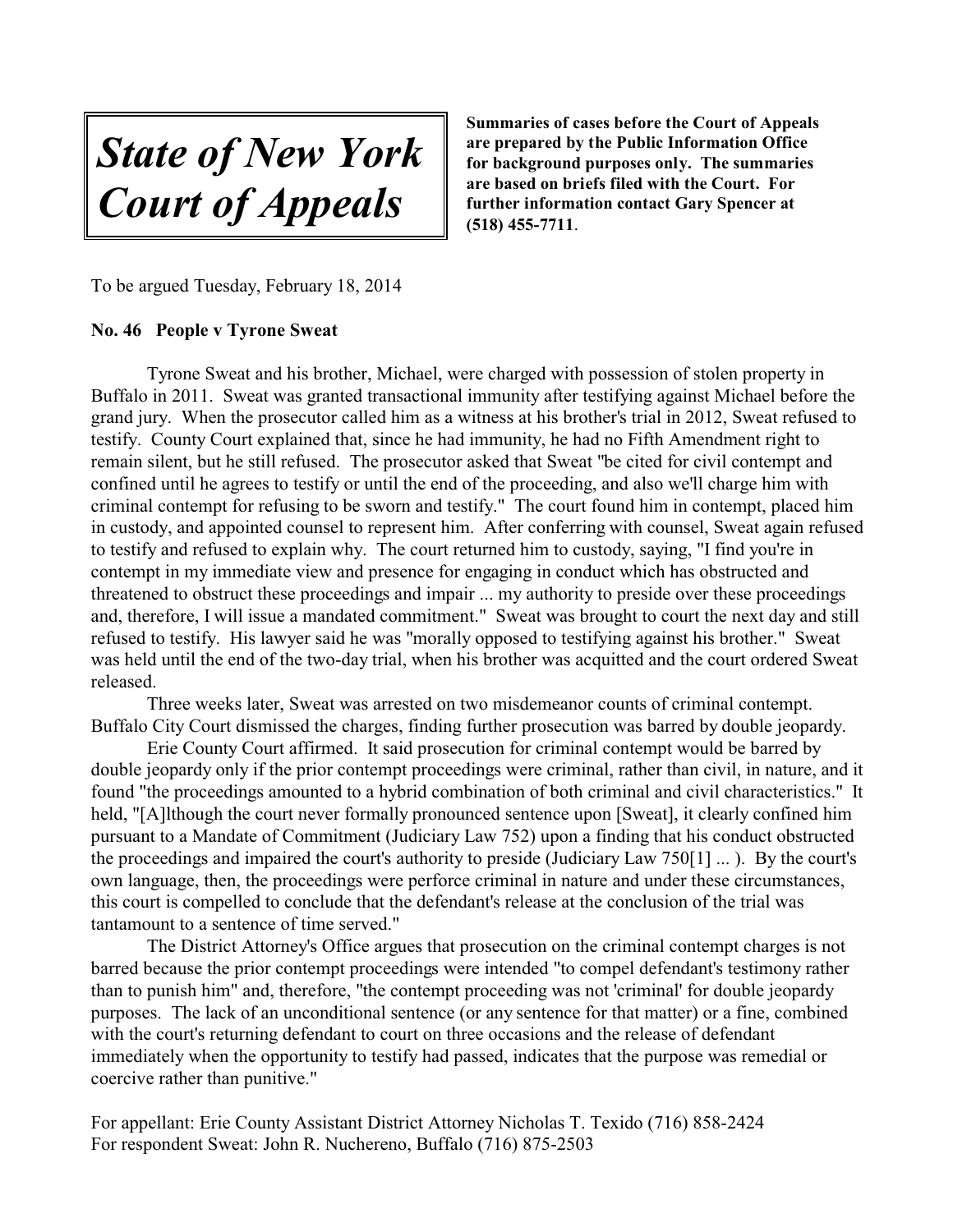*State of New York Court of Appeals*

To be argued Tuesday, February 18, 2014

#### **No. 47 Palladino v CNY Centro, Inc.**

Until his termination in 2008, Eugene Palladino was employed as a bus driver by CNY Centro, Inc., and was represented by the Amalgamated Transit Union, Local 580, an unincorporated association. Centro disciplined him in 2007 after he informed the dispatcher that he had been called out of town and could not make it back in time for his regular shift. Centro concluded that he gave false reasons for his inability to report for work and suspended him for five days. The Union filed a grievance on his behalf and sought arbitration, but Palladino refused to provide information it sought in investigating the matter. Months later, citing "significant" concerns about the merits of his grievance and his failure to cooperate, the Executive Board of Local 580 voted unanimously to withdraw the grievance. Centro sought to terminate Palladino in 2008, based in part on his late departure at the start of his shift and "unnecessary delay" on a bus run. The charges again included "misrepresentation," based on a videotape from his bus that contradicted his explanation for the delay. The Union negotiated a settlement that would avoid termination and instead impose a 12-day suspension, but Palladino did not return the union's call urging him to accept the deal and did not attend his termination hearing. Centro discharged him. Palladino filed a grievance, but the Union's Executive Board voted unanimously against submitting it to arbitration.

Palladino brought these consolidated actions against Local 580 and Centro to challenge both disciplinary actions. His suit included claims for breach of the duty of fair representation against the Union and claims for breach of contract against both defendants. The Union and Centro moved for summary judgment dismissing all claims against them.

Supreme Court dismissed all claims against the Union except for breach of the duty of fair representation. "Contrary to ... the Union's ... contentions that the General Association Law, Section 13, bars Mr. Palladino's action, I find that Palladino's claim alleging breach of duty of fair representation does not rise to the level of an intentional tort requiring proof that the individual members of the Union ratified the alleged negligence complained of."

The Appellate Division, Fourth Department reversed and dismissed the remaining claims. It relied on Martin v Curran (303 NY 276 [1951]), which held that, in a tort action against an unincorporated association, the plaintiff must allege and prove that every member of the association approved or ratified the wrongful conduct. The court agreed with Local 580 "that the Union is a voluntary unincorporated association and that plaintiff has failed even to plead that the Union's conduct was authorized or ratified by the entire membership of the association" and, therefore, the claim "that the Union breached its duty of fair representation is 'fatally defective.'"

Palladino argues the Appellate Division erred in applying the Martin rule to an action against a labor organization for breach of the duty of fair representation "rather than the exception to unanimous ratification carved out by this Court in Madden v Atkins (4 NY2d 283 [1958]) where elected union officials are delegated with authority to act on behalf of the union membership."

For appellant Palladino: Robert Louis Riley, Syracuse (315) 254-4233 For respondents Local 580 et al: Kenneth L. Wagner, Syracuse (315) 422-7111 For respondent Centro: Craig M. Atlas, East Syracuse (315) 437-7600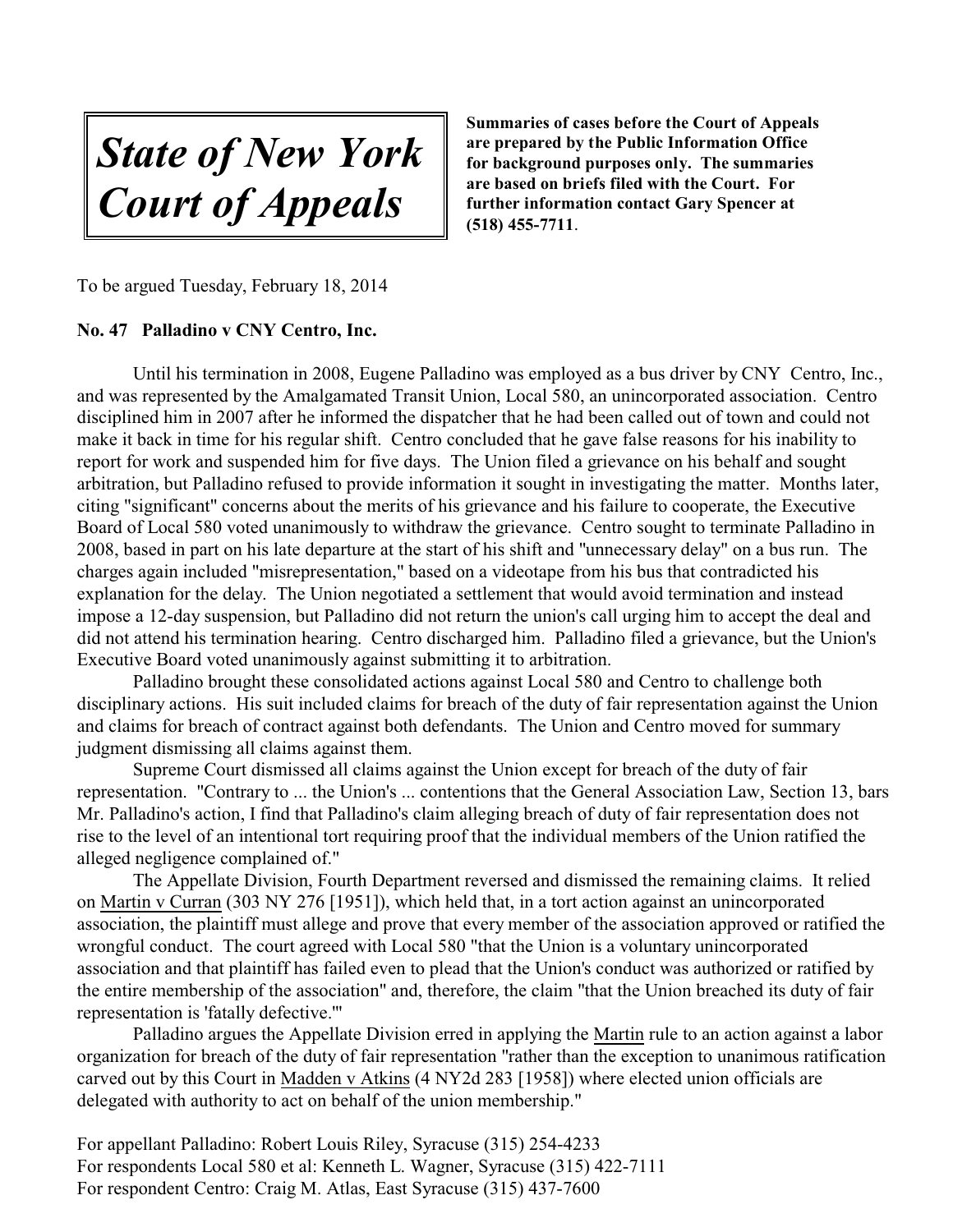*State of New York Court of Appeals*

To be argued Tuesday, February 18, 2014

#### **No. 48 People v Enrique Rivera**

Enrique Rivera was charged with second-degree murder for the fatal stabbing of Edgar Ojeda during a brawl at El Borinquen Bar in Brooklyn in February 2005. The fatal injury was a five inch deep stab wound in Ojeda's chest; he also suffered shallower non-fatal wounds to his upper back and shoulder. When Rivera was arrested the next day, he told the police that he got into a minor confrontation and "right away the crowd rose. Then I felt punches and grabbing. So I take out a knife, used it in self defense, swinging it at the crowd not knowing that I really hurt anyone." At his first trial, the judge submitted first and second-degree manslaughter to the jury as lesser-included offenses. The jury deadlocked and the court declared a mistrial.

At the retrial, Supreme Court submitted first-degree (intentional) manslaughter as a lesserincluded offense, but denied Rivera's request to submit second-degree (reckless) manslaughter to the jury, saying there was no evidence to support the charge. "The medical examiner testified in this case that these were stab wounds that could not have been inflicted by someone just swinging a knife around. They had to have been stabbed -- stabbing wounds caused by intentional infliction. So there is no basis to submit a reckless count on the evidence in this case." The jury acquitted Rivera of murder and convicted him of first-degree manslaughter. He was sentenced to 25 years in prison.

The Appellate Division, Second Department affirmed. "Viewing the evidence in the light most favorable to the defendant..., we find that there was no reasonable view of the evidence that would support a finding that the defendant acted recklessly when he stabbed the victim...," it said. "Accordingly, the Supreme Court properly denied the defendant's request to charge manslaughter in the second degree."

Rivera argues the trial court violated his due process right to a fair trial by refusing to submit reckless manslaughter to the jury. "Here, a defense eye-witness testified that Edgar Ojeda was killed during a sudden barroom brawl among people who had been drinking, during which appellant was surrounded by several angry men and numerous people threw punches," he says. "This evidence of a chaotic fight involving multiple people, as well as evidence of appellant's intoxication, provided a reasonable basis for the jury to conclude that appellant's *mens rea* was reckless rather than intentional." He says the nature of the victim's wounds "did not make this the rare case in which the injuries were so extreme that they conclusively established an intent to cause death or serious physical injury."

For appellant Rivera: Leila Hull, Manhattan (212) 693-0085 For respondent: Brooklyn Assistant District Attorney Solomon Neubort (718) 250-2514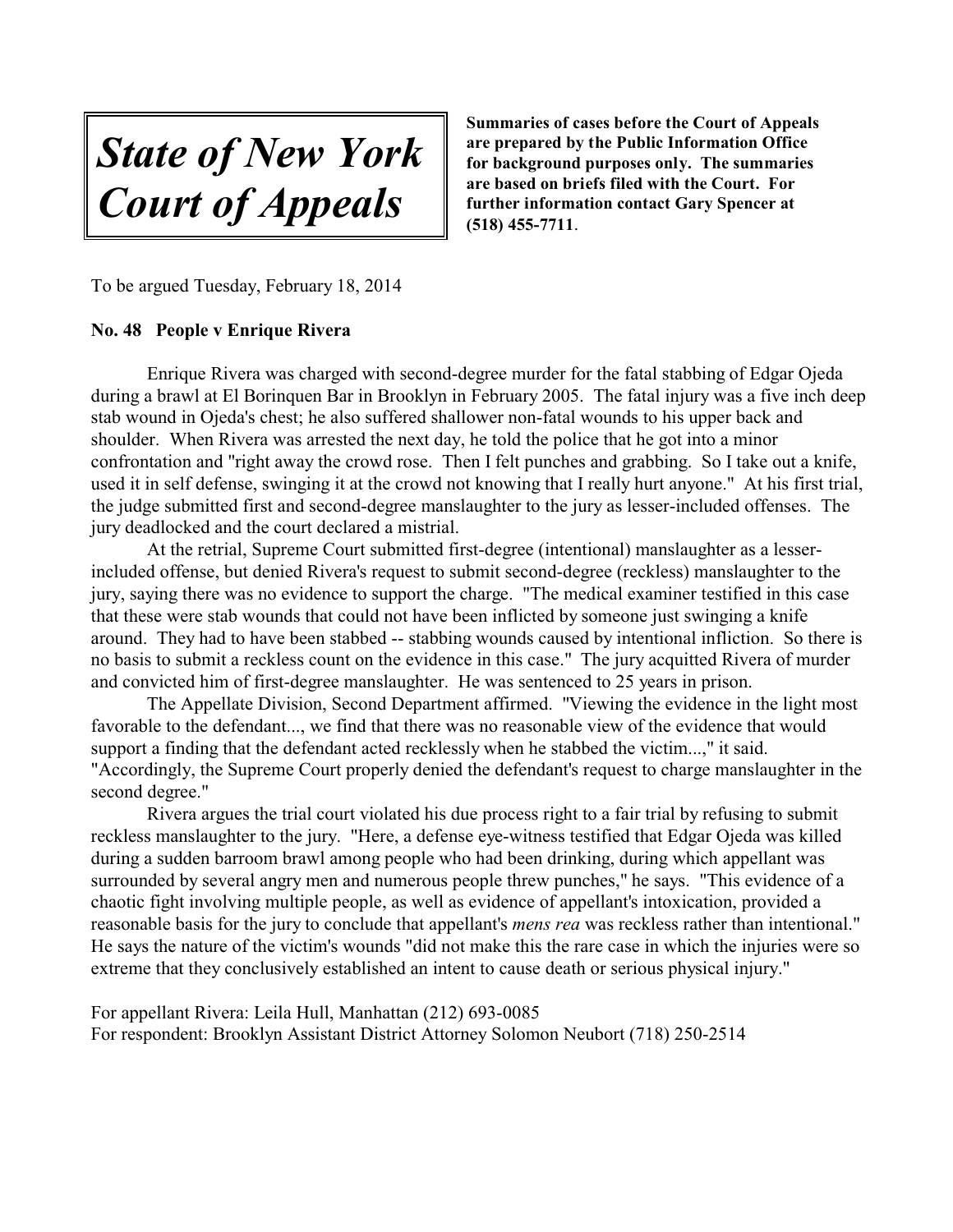*State of New York Court of Appeals*

To be argued Tuesday, February 18, 2014

#### **No. 49 Albunio v City of New York**

Attorney Mary D. Dorman represented two former officers of the New York Police Department, Captain Lori Albunio and Lieutenant Thomas Connors, in a civil rights action under the New York City Human Rights Law seeking damages for retaliation and constructive discharge from the NYPD. In retainer agreements, each plaintiff agreed to pay Dorman \$2,500 upon executing the agreement, \$5,000 if the case went to trial, and 331/<sub>3</sub> percent "of the sum recovered, whether recovered by suit, settlement or otherwise." After trial, a jury awarded \$479,473 to Albunio and \$507,198 to Connors. Dorman applied for counsel fees under NYC Administrative Code § 8-502(f) and was awarded \$279,756 in fees and \$17,070.04 for her trial work. When the City appealed, Dorman and her clients signed separate retainer agreements providing that, if successful, Dorman would be entitled to any statutory counsel fees for appellate work "in their entirety." After the judgment was affirmed by the Appellate Division and this Court, Dorman applied for statutory fees under section 8-502(f) and was ultimately awarded \$267,732.50 in appellate fees and \$3,053.43 in disbursements.

When a dispute arose between Dorman and her clients over calculation of the contingency fee, Dorman sought an order interpreting and enforcing the retainer agreements. She argued that her onethird contingency fee should be based on the total amount of the jury verdict plus the statutory fees awarded for her trial work. Her clients argued the contingency fee should be based solely on the jury award and then offset by the statutory counsel fees awarded for the trial. They also argued Dorman's contingency fee should be offset by the \$7,500 in retainer fees they each had paid, as well as by any statutory fees awarded for appellate work.

Supreme Court ruled for Dorman on the primary issue, holding she was entitled to one third of the statutory fee award for trial work and one third of the jury verdict. It ruled her clients were entitled to an offset for their \$7,500 in retainer fees, but not for statutory appellate fees.

The Appellate Division, First Department affirmed, saying, "The broad terms of the contingency fee agreement providing for a fee of 331/<sub>3</sub> percent of 'the sum recovered, whether recovered by suit, settlement or otherwise,' unambiguously require that the award of attorneys' fees [for trial work] be included in 'the sum recovered'.... Nor does this State follow the rule found in certain federal statutes that contingency counsel must take the larger of the contingency fee or the statutory fee...."

Albunio and Connors argue that statutory counsel fees should ordinarily be credited against an attorney's contingency fee. They say statutory fees may be added to the jury verdict for the purpose of determining the contingency fee only "if the clients specifically agree to such an arrangement. But when the retainer agreement simply specifies that the lawyer should receive a certain percentage of the 'sum recovered,' a client would not understand that the 'sum recovered' included statutory fees which are not mentioned anywhere in the retainer agreement." They also argue the appellate fee award must be subtracted from Dorman's contingency fee based on federal precedents.

For appellants Albunio and Connors: Leon Friedman, Manhattan (212) 737-0400 For respondent Dorman: Paul O'Dwyer, Manhattan (646) 230-7444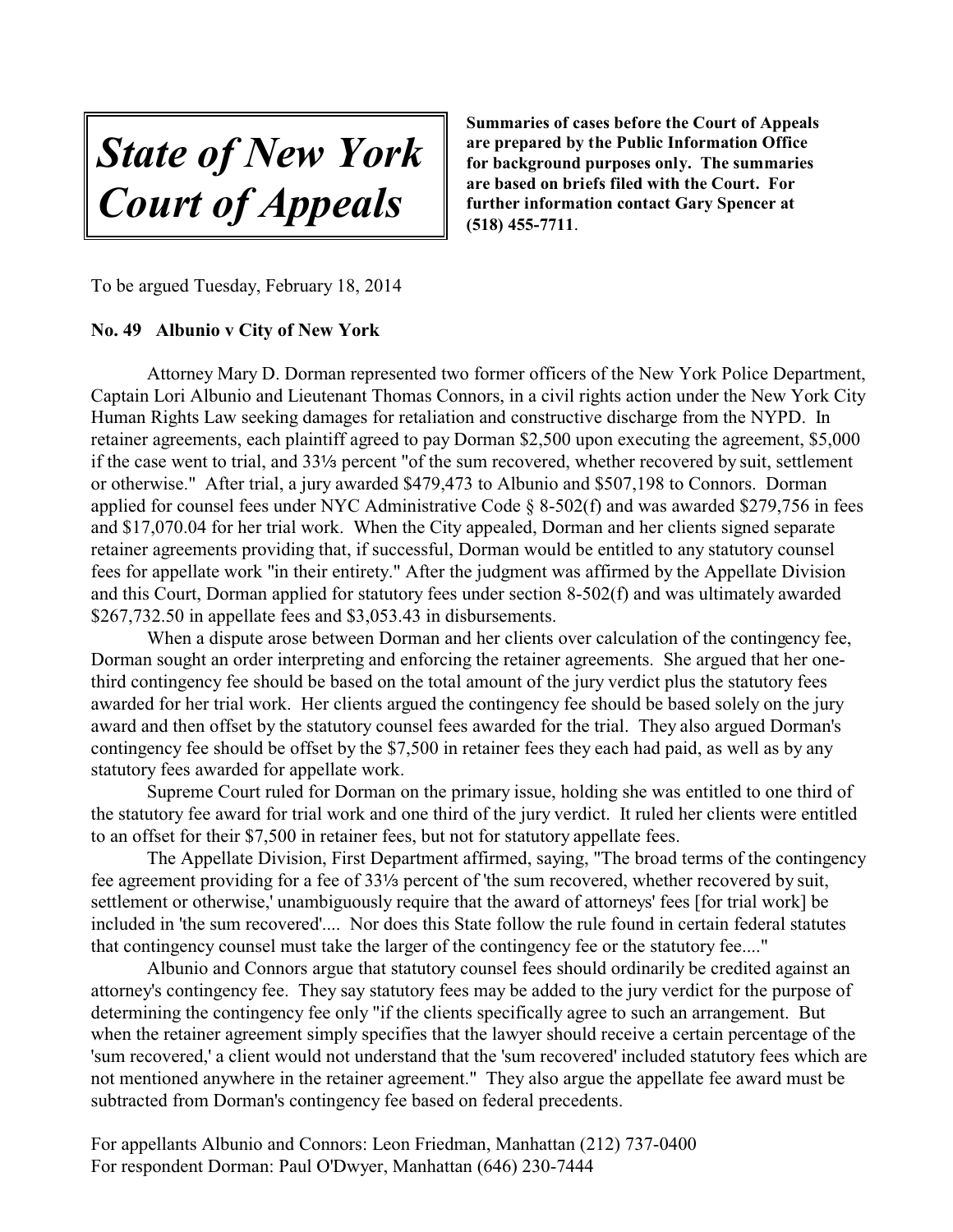*State of New York Court of Appeals*

To be argued Wednesday, February 19, 2014

#### **No. 63 Matter of Kapon v Koch**

William I. Koch, a wealthy wine collector, brought suit in California Superior Court against Rudy Kurniawan in 2009, alleging that Kurniawan sold him 149 bottles of counterfeit wine through Acker, Merrall & Condit Company (AMC), a New York dealer in fine and rare wines. Kurniawan was later indicted on federal fraud charges for allegedly selling counterfeit wine. In 2012, Koch served subpoenas in New York, pursuant to CPLR 3119, on John Kapon, chief executive officer of AMC, and Justin Christoph, an AMC employee, to obtain discovery in the California action. They are not parties in the California case. Koch had sued AMC in New York in 2008, alleging it sold him five bottles of counterfeit wine consigned by Kurniawan, but he did not take depositions from Kapon or Christoph before a March 2010 discovery deadline expired. The New York action is still pending. Kapon and Christoph commenced this special proceeding to quash the subpoenas or, in the alternative, to obtain a protective order limiting the scope and use of their depositions to the California action, among other things. They contended Koch was using the third-party subpoenas to evade the cutoff of discovery in the New York case.

Supreme Court denied the petition to quash and dismissed the proceeding. Since a 1984 amendment to CPLR 3101(a)(4) removed language requiring a showing of "special circumstances" to obtain disclosure from nonparties, it said, conflicting interpretations within the Appellate Division have left unclear the proper standard for enforcing such subpoenas. However, it said the question was "academic" in this case because Koch "has demonstrated that the information he seeks from petitioners is not reasonably available either from Kurniawan, or from any other source." It ruled that any motion to limit the scope or use of the depositions should be decided by the California court.

The Appellate Division, First Department affirmed. "A heightened standard of review does not apply to applications brought pursuant to CPLR  $3119(e)$  for a protective order or to quash an out-ofstate subpoena," and they are instead governed by the "generally applicable" standards for depositions under CPLR article 31, it said. Here, the motion to quash was properly denied "since the petitioners failed to show that the requested deposition testimony is irrelevant to the prosecution of the California action.... Further, petitioners failed to articulate a sufficient, nonspeculative basis" for postponing or restricting the scope and use of their depositions.

Kapon and Christoph argue, "Section 3119 requires a New York court to review an out-of-state subpoena to a non-party witness with solicitude to ensure that a New York resident is not unduly burdened in responding to a discovery demand in a lawsuit in which he has no stake. The courts below failed to treat appellants' motion to quash with that solicitude. They put the burden on appellants to show that the proposed depositions were utterly irrelevant to the California action. And they failed to limit the use of the depositions, even though the potential for misuse was evident." Limitations on the scope or use of the depositions should be decided by courts in New York, not California, they say.

For appellants Kapon and Christoph: Paul Shechtman, Manhattan (212) 704-9600 For respondent Koch: Moez M. Kaba, Los Angeles, CA (310) 277-1010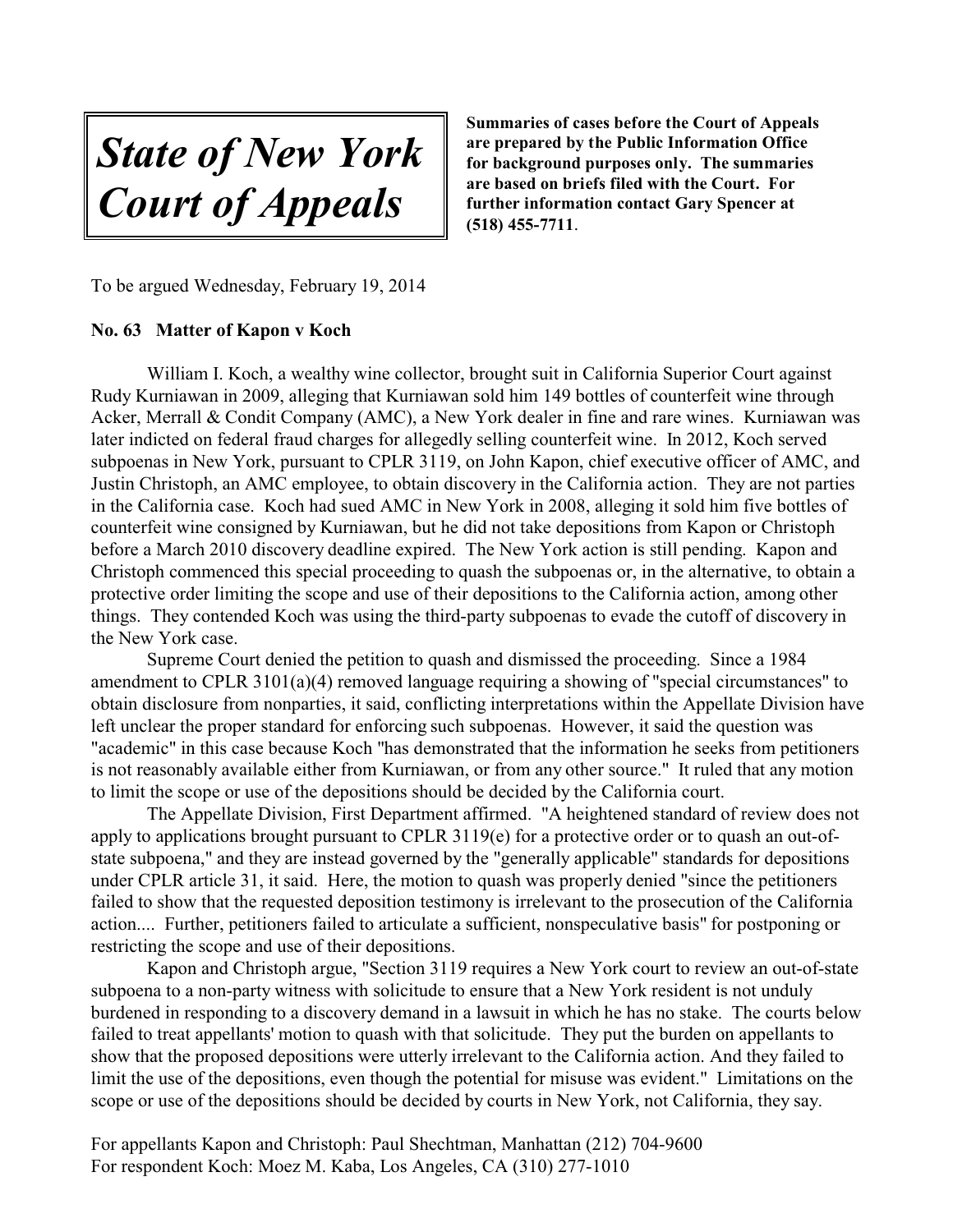*State of New York Court of Appeals*

To be argued Wednesday, February 19, 2014

# **No. 51 Matter of Santer v BOE of the East Meadow Union Free School District No. 52 Matter of Lucia v BOE of the East Meadow Union Free School District**

These appeals stem from demonstrations conducted in 2007 by members of the teacher's union of the East Meadow Union Free School District in Nassau County, who had been picketing at the Woodland Middle School when students were dropped off in the morning in order to protest the pace of contract negotiations. On a rainy day in March 2007, rather than picket outside, some teachers parked their cars along both sides of a street that runs by the school and displayed their signs in their car windows. They were parked legally, but in locations where parents usually dropped off students. Traffic became congested and slow moving, so some students got out of cars in travel lanes rather than at the curb. No school officials asked teachers to move their cars.

The School District filed disciplinary charges against six teachers, alleging they "intentionally created a health and safety risk" by parking their vehicles along the curb "in order to preclude children from being dropped off at the curbside" and causing students to alight "in the middle of the street." The teachers in these proceedings, Richard Santer and Barbara Lucia, argued they had a constitutional right to picket peacefully in a public area before the beginning of the school day. The arbitrator rejected the argument, found them guilty of creating a health and safety hazard, and imposed fines of \$500 on Santer and \$1,000 on Lucia.

Santer and Lucia brought these proceedings to vacate the arbitration awards. Supreme Court denied their petitions, finding the arbitrator's decision was "not clearly violative of a strong public policy" nor "completely irrational."

The Appellate Division, Second Department reversed and granted the petitions to vacate on First Amendment grounds. Although "evidence that children were dropped off in the middle of the street due to the arrangement of the cars provided a rational basis for the arbitrator's determination," it said in Santer, the teachers' "'speech' regarding collective bargaining issues indisputably addressed matters of public concern" and the District "failed to meet its burden of demonstrating that Santer's exercise of his First Amendment rights so threatened the school's effective operation as to justify the imposition of discipline." Observing that the teachers broke no laws or school policies and complied with parking regulations, no school officials asked them to move and no students were injured, it said, "[T]he record establishes that the danger presented by the legally parking teachers could not have been substantial," while the discipline imposed "would likely have the effect of chilling speech on an important matter of public concern."

The School District argues that the teachers' "parking activity" did not qualify "as a form of speech under the First Amendment" and, even if it did, "it was nevertheless unprotected given that [their] actual intent was to create a health and safety risk and not to convey a particularized message." The District says it filed disciplinary charges based on the teachers' "intention to create a health and safety hazard for students, and not in retaliation for [their] speech." It says the balancing test in Pickering v Bd. of Educ. (391 US 563) "weighs heavily in favor of the District."

For appellant School District: George B. Pauta, Manhattan (212) 583-9600 For respondents Santer and Lucia: Sherry B. Bokser, Manhattan (212) 533-6300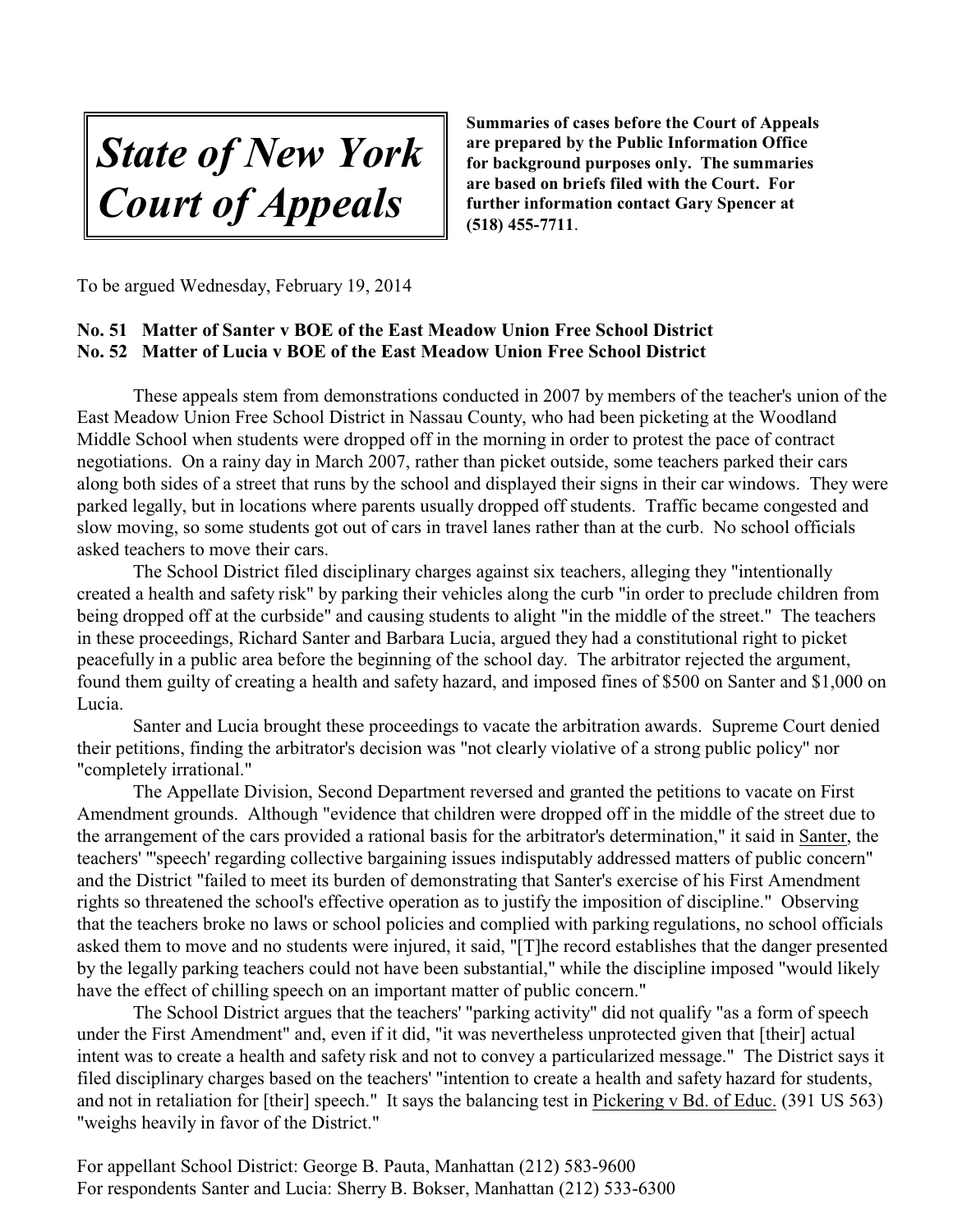*State of New York Court of Appeals*

To be argued Wednesday, February 19, 2014

#### **No. 54 Mashreqbank PSC v Ahmed Hamad Al Gosaibi & Brothers Company**

Mashreqbank PSC, a United Arab Emirates (UAE) bank with a branch in New York, brought this breach of contract action against Ahmed Hamad Al Gosaibi & Brothers Company (AHAB), a Saudi Arabian general partnership, to recover \$150 million it allegedly lost in a fraudulent currency transaction. Mashreqbank said it wired \$150 million to AHAB's account at the Bank of America in New York, but AHAB failed to wire it the Saudi riyals agreed to in the currency exchange. The funds in the Bank of America account were instead transferred to an HSBC account in New York controlled by Maan Abdul Waheed Al Sanea, a Saudi national who headed AHAB's money exchange operations. Al Sanea allegedly transferred the \$150 million through the HSBC account to institutions outside the United States. AHAB, claiming the fraudulent currency transaction with Mashreqbank was part of an international Ponzi scheme orchestrated by Al Sanea without its knowledge, filed a third-party action against him. Al Sanea moved to dismiss AHAB's third-party complaint on the ground of forum non conveniens.

Supreme Court dismissed the third-party complaint and the main action as well, although no motion was made to dismiss the main action on forum non conveniens grounds. "The UAE is the more appropriate forum for determination of the primary actions, and they will be decided in the case that Mashreqbank had already commenced there," it said. "AHAB can decide whether it prefers to bring its third-party action in the UAE as well, or seek redress in Saudi Arabia."

The Appellate Division, First Department reversed on a 3-2 vote and reinstated both complaints, ruling Supreme Court had no power to dismiss the main action because no such motion was made. It cited VSL Corp. v Dunes Hotels & Casinos (70 NY2d 948), which held, "Under CPLR 327(a) a court may stay or dismiss an action in whole or in part on forum non conveniens grounds only upon the motion of a party; a court does not have the authority to invoke the doctrine on its own motion." The majority also ruled the court improperly dismissed the third-party action on the merits, in part because "New York has a compelling interest in the protection of the native banking system from misfeasance or malfeasance," New York law would apply, and the court "failed to identify an alternative forum that would have jurisdiction..., let alone whether the dispute would be 'better adjudicated' in the alternative forum."

The dissenters argued the lower court properly dismissed both actions. They said it had authority to dismiss the main action under CPLR 327(a), which states, "When the court finds that in the interest of substantial justice the action should be heard in another forum, the court, on the motion of any party, may stay or dismiss the action...." Al Sanea's motion to dismiss the third-party action on that ground satisfied the requirement for a "motion of any party," they said, and further, "the doctrine was raised before the court, and the parties contested the matter." On the merits, they said the dispute "is between a foreign bank and foreign businesses, the alleged wrongdoing took place in foreign countries even though New York banks were its instrumentalities, documentary evidence and witnesses are located outside of New York, and the resolution likely requires the application of foreign law."

For appellant Mashreqbank: Carmine D. Boccuzzi, Manhattan (212) 225-2000 For third-party appellant Al Sanea: Robert F. Serio, Manhattan (212) 351-4000 For respondent AHAB: Bruce R. Grace, Washington, DC (202) 833-8900